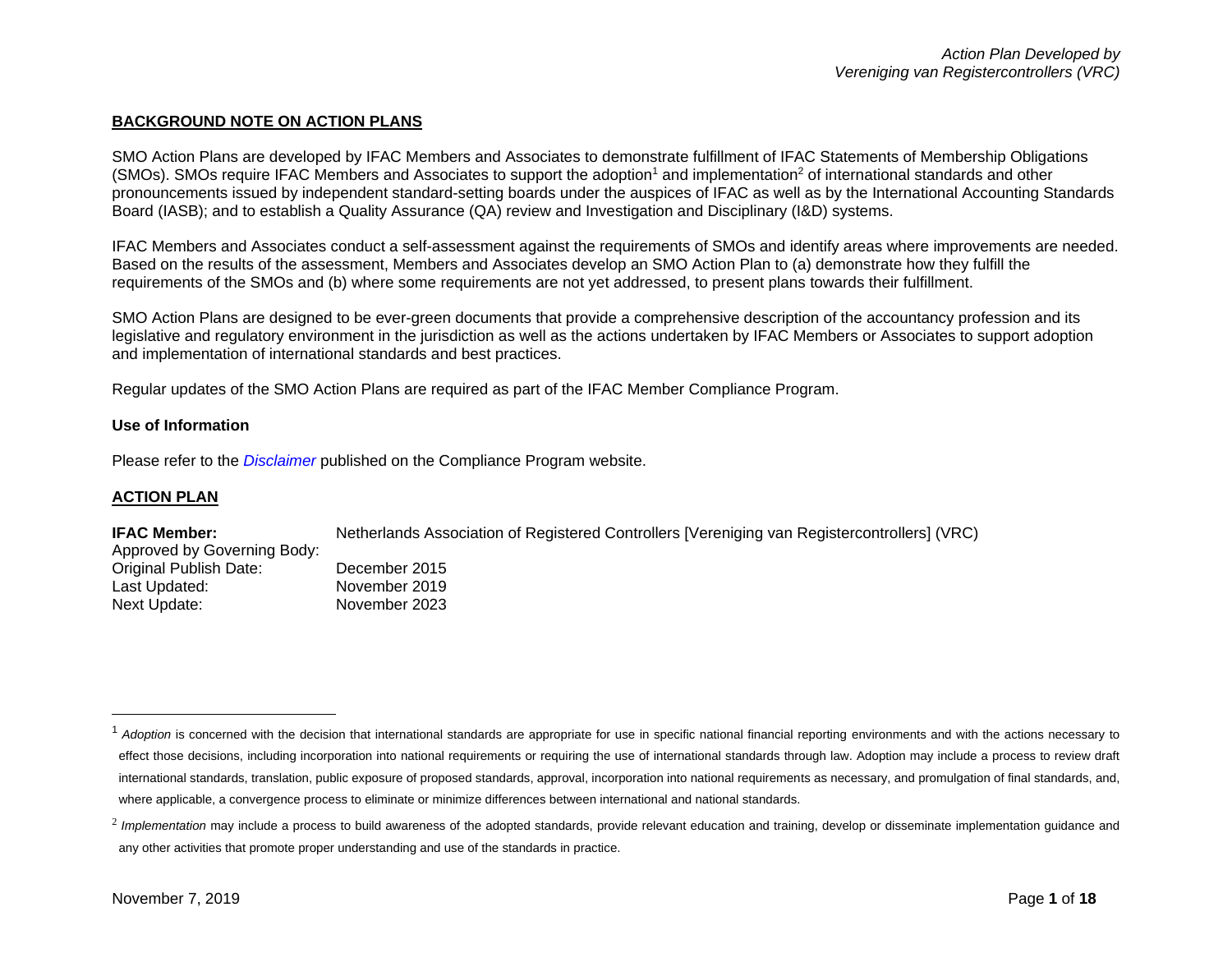# **Glossary**

| AB            | Appeals Board                                                                                            |
|---------------|----------------------------------------------------------------------------------------------------------|
| AIB           | <b>Accountants in Business</b>                                                                           |
| <b>AFM</b>    | Netherlands Authority for the Financial Markets                                                          |
| CAP           | <b>Compliance Advisory Board</b>                                                                         |
| CC            | <b>Confidential Counsellor</b>                                                                           |
| <b>CFO</b>    | <b>Chief Financial Officer</b>                                                                           |
| <b>CPD</b>    | <b>Continuing Professional Development</b>                                                               |
| Code          | Code of Ethics                                                                                           |
| DB            | <b>Disciplinary Board</b>                                                                                |
| EB            | <b>Executive Board</b>                                                                                   |
| EC            | European Credit                                                                                          |
| ED            | <b>Exposure Draft</b>                                                                                    |
| E&E           | <b>Ethics and Enforcement Committee</b>                                                                  |
| <b>EMFC</b>   | <b>Executive Master of Finance and Control</b>                                                           |
| <b>FEE</b>    | Federation Experts-comptables Européens                                                                  |
| <b>IAASB</b>  | International Auditing and Assurance Standards Board                                                     |
| <b>IAESB</b>  | International Accounting Education Standards Board                                                       |
| IAS.          | <b>International Accounting Standards</b>                                                                |
| <b>IGC</b>    | International Group of Controlling                                                                       |
| <b>IES</b>    | <b>International Education Standard</b>                                                                  |
| <b>IESBA</b>  | International Ethics Standards Board for Accountants                                                     |
| <b>IFAC</b>   | International Federation of Accountants                                                                  |
| <b>IFRS</b>   | International Financial Reporting Standards                                                              |
| <b>IPSAS</b>  | International Public Sector Accounting Standards                                                         |
| <b>IPSASB</b> | International Public Sector Accounting Standards Board                                                   |
| <b>MCA</b>    | the Journal on Management Control and Accounting                                                         |
| <b>MSc</b>    | <b>Master of Science</b>                                                                                 |
| <b>NBA</b>    | Netherlands Institute of Registered Accountants [Nederlandse Beroepsorganisatie van Accountants]         |
| <b>NVAO</b>   | Accreditation Organisation of the Netherlands and Flanders [Nederlands Vlaamse Accreditatie Organisatie] |
| <b>PIE</b>    | <b>Public Interest Entity</b>                                                                            |
| QA            | <b>Quality Assurance</b>                                                                                 |
| QAC           | <b>Quality Assurance Committee</b>                                                                       |
| <b>RC</b>     | Registered Controller [Registercontroller] (the Dutch equivalent of management accountant)               |
| <b>SMO</b>    | Statement of Membership Obligations                                                                      |
| <b>VRC</b>    | Netherlands Association of Registered Controllers [Vereniging van Registercontrollers]                   |
| Wab           | Auditors Profession Act (Wet op het accountantsberoep)                                                   |
| Wta           | Audit Firms Supervision Act (Wet op de accountantsorganisaties)                                          |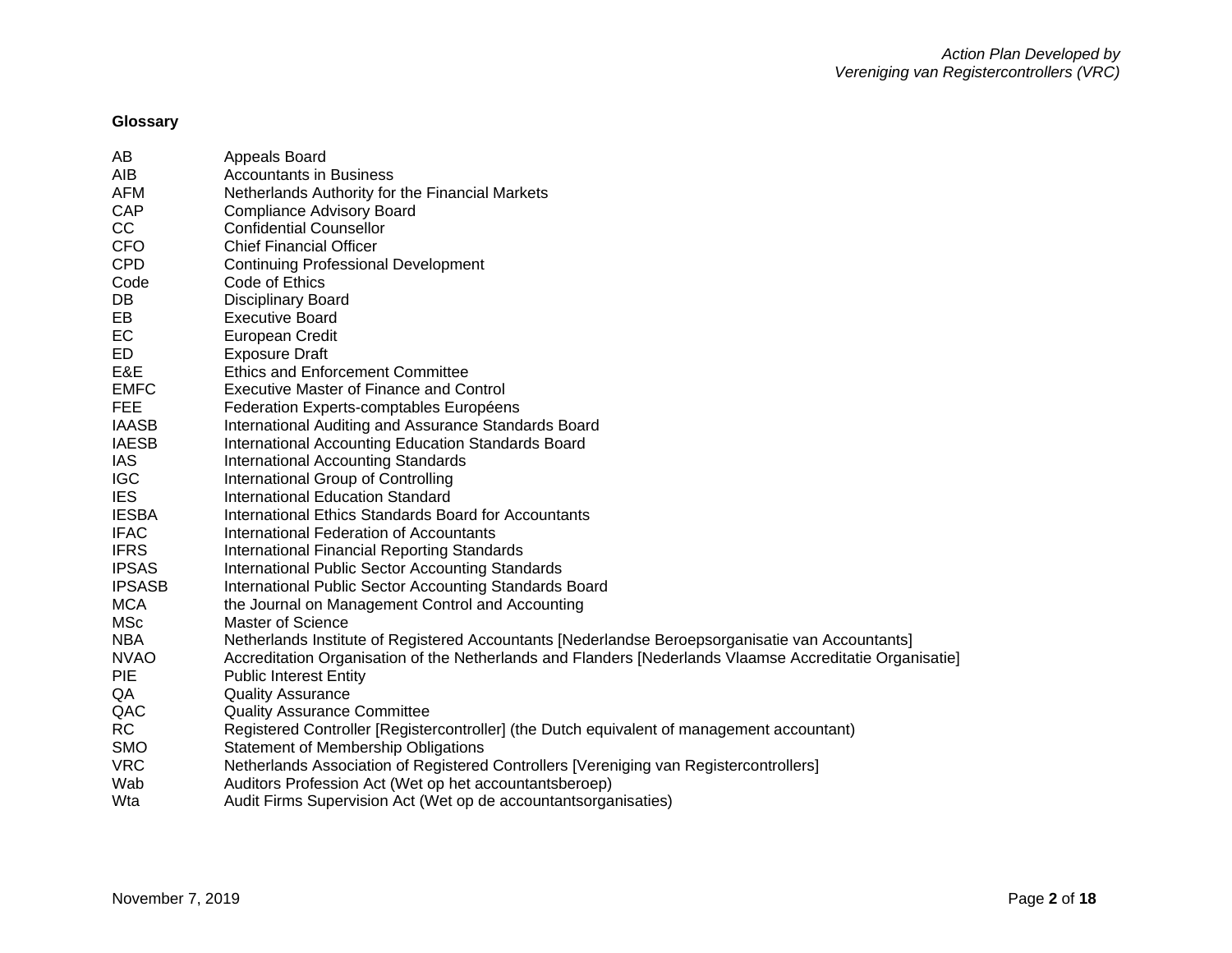## **Action plan subject:** SMO 1 – Quality Assurance **Action plan objective:** Maintaining and raising the professional standards of the VRC's members

| #                | <b>Start Date</b>                                                                                                                                                                                                                                                                                                                                                                                                                                                                                                                                                                                                                                                                                                                                                                                                                                                                                                                                                                                                                                                                                                                                                                                                                                        | <b>Actions</b>                                                                                                                                                                                                                                                                         | <b>Completion</b><br><b>Date</b> | <b>Responsibility</b>                          | <b>Resource</b>                                                                                                       |
|------------------|----------------------------------------------------------------------------------------------------------------------------------------------------------------------------------------------------------------------------------------------------------------------------------------------------------------------------------------------------------------------------------------------------------------------------------------------------------------------------------------------------------------------------------------------------------------------------------------------------------------------------------------------------------------------------------------------------------------------------------------------------------------------------------------------------------------------------------------------------------------------------------------------------------------------------------------------------------------------------------------------------------------------------------------------------------------------------------------------------------------------------------------------------------------------------------------------------------------------------------------------------------|----------------------------------------------------------------------------------------------------------------------------------------------------------------------------------------------------------------------------------------------------------------------------------------|----------------------------------|------------------------------------------------|-----------------------------------------------------------------------------------------------------------------------|
|                  | <b>Background</b>                                                                                                                                                                                                                                                                                                                                                                                                                                                                                                                                                                                                                                                                                                                                                                                                                                                                                                                                                                                                                                                                                                                                                                                                                                        |                                                                                                                                                                                                                                                                                        |                                  |                                                |                                                                                                                       |
|                  |                                                                                                                                                                                                                                                                                                                                                                                                                                                                                                                                                                                                                                                                                                                                                                                                                                                                                                                                                                                                                                                                                                                                                                                                                                                          | The Netherlands Authority for the Financial Markets (AFM) is responsible for quality assurance (QA) in the case of statutory audits.<br>NBA is responsible for QA in relation to all other assignments. This is a task of the NBA Commission Quality Assurance (Raad van Toezicht).    |                                  |                                                |                                                                                                                       |
|                  |                                                                                                                                                                                                                                                                                                                                                                                                                                                                                                                                                                                                                                                                                                                                                                                                                                                                                                                                                                                                                                                                                                                                                                                                                                                          | Quality assurance and the position of AFM are regulated by the Audit Firm Supervision Act (Wet toezicht accountantsorganisaties, Wta).<br>This Act introduces public oversight by the AFM on audit entities that provide audit reports that are relevant to the Dutch capital markets. |                                  |                                                |                                                                                                                       |
|                  | The Auditors Profession Act 2013 (Wet op het Accountantsberoep: Wab) is the legal foundation of NBA.<br>NBA is governed by public law, appointed by the government to represent the general interests of the profession and bound by law to ensure that<br>the profession is practised properly.<br>You are also referred to the NBA action plan. This plan states that AFM's approach for QA's on audits of PIE's is completely aligning SMO1<br>requirements.<br>Because the VRC is a management accounting institute, its members do not audit final statements, and the VRC focuses activities on maintaining<br>and improving the professional skills of its members by requiring them to comply with VRC's requirement for continuing professional development<br>and to comply with the mandatory VRC Code of Ethics. VRC will do all in its power to promote and enforce its requirements by offering CPD<br>courses to its members and by informing them about the courses that are available. VRC provides CPD-courses and the Code of Ethics. CPD is<br>mandatory, for more information please see SMO 2.14. A course on the Code of Conduct is incorporated in the curriculum of IPD. Professional<br>ethics is a mandatory activity of CPD. |                                                                                                                                                                                                                                                                                        |                                  |                                                |                                                                                                                       |
| <b>Actions</b>   |                                                                                                                                                                                                                                                                                                                                                                                                                                                                                                                                                                                                                                                                                                                                                                                                                                                                                                                                                                                                                                                                                                                                                                                                                                                          |                                                                                                                                                                                                                                                                                        |                                  |                                                |                                                                                                                       |
| 1.               | Ongoing                                                                                                                                                                                                                                                                                                                                                                                                                                                                                                                                                                                                                                                                                                                                                                                                                                                                                                                                                                                                                                                                                                                                                                                                                                                  | Continuing professional development. SMO 2<br>provides more information about this matter.                                                                                                                                                                                             | Ongoing                          | See SMO <sub>2</sub>                           | See SMO <sub>2</sub>                                                                                                  |
| 2.               | Ongoing                                                                                                                                                                                                                                                                                                                                                                                                                                                                                                                                                                                                                                                                                                                                                                                                                                                                                                                                                                                                                                                                                                                                                                                                                                                  | Code of Ethics - all VRC members are required to<br>comply with it. SMO 4 provides more information<br>about this matter.                                                                                                                                                              | Ongoing                          | See SMO 4                                      | See SMO 4                                                                                                             |
| 3.               | Ongoing                                                                                                                                                                                                                                                                                                                                                                                                                                                                                                                                                                                                                                                                                                                                                                                                                                                                                                                                                                                                                                                                                                                                                                                                                                                  | Provide access to relevant content, for instance,<br>through the MCA journal and relevant CPD courses.                                                                                                                                                                                 | Ongoing                          | <b>VRC EB</b><br><b>VRC Technical</b><br>Staff | VRC EB<br><b>VRC Technical Staff</b><br><b>MCA Editorial Board</b><br><b>NBA-VRC Educational</b><br>Programme Council |
| $\overline{4}$ . | 2014                                                                                                                                                                                                                                                                                                                                                                                                                                                                                                                                                                                                                                                                                                                                                                                                                                                                                                                                                                                                                                                                                                                                                                                                                                                     | Provide access to relevant content on IFAC website<br>by means of IFAC Global Knowledge Gateway logo<br>on VRC website                                                                                                                                                                 | Done,<br>December<br>2014        | <b>VRC EB</b><br><b>VRC Technical</b><br>Staff | <b>VRC Technical Staff</b>                                                                                            |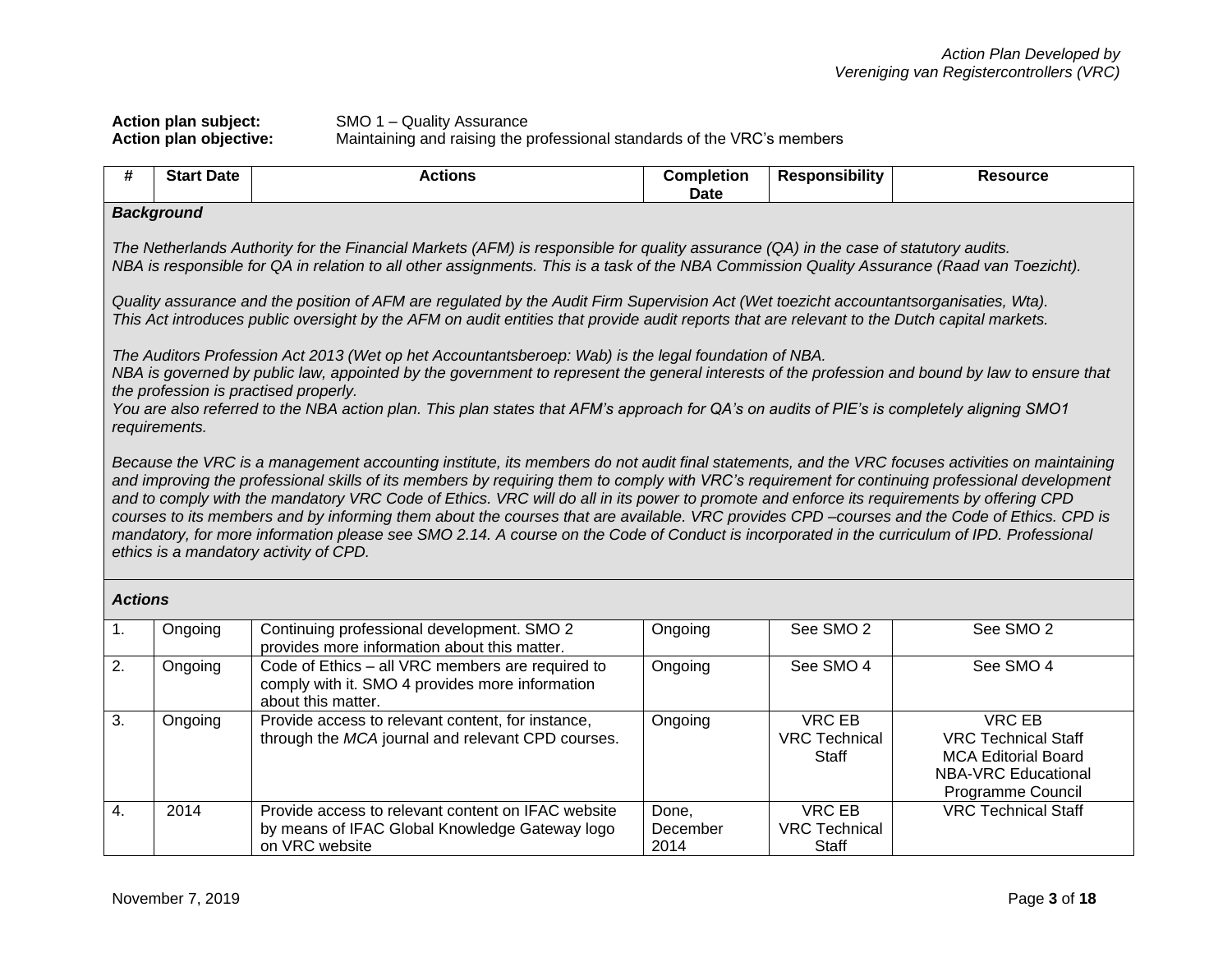|    | <b>Start Date</b> | <b>Actions</b>                                                                                                                                                           | <b>Completion</b> | <b>Responsibility</b>                   | <b>Resource</b>                             |
|----|-------------------|--------------------------------------------------------------------------------------------------------------------------------------------------------------------------|-------------------|-----------------------------------------|---------------------------------------------|
|    |                   |                                                                                                                                                                          | Date              |                                         |                                             |
|    | 2015              | Development and implementation of a dedicated page<br>on the VRC-website on VRC's international relations<br>and information of independent standards setting<br>boards. | 2016-2017         | VRC EB<br><b>VRC Technical</b><br>Staff | <b>VRC Technical Staff</b>                  |
| 6. | 2015              | Explore strategic partnerships with peer institutes<br>(IMA, CIMA) in order to cooperate and to enhance the<br>value added for VRC-members.                              | Ongoing           | VRC EB<br><b>VRC Technical</b><br>Staff | VRC EB<br><b>VRC Technical Staff</b><br>QAC |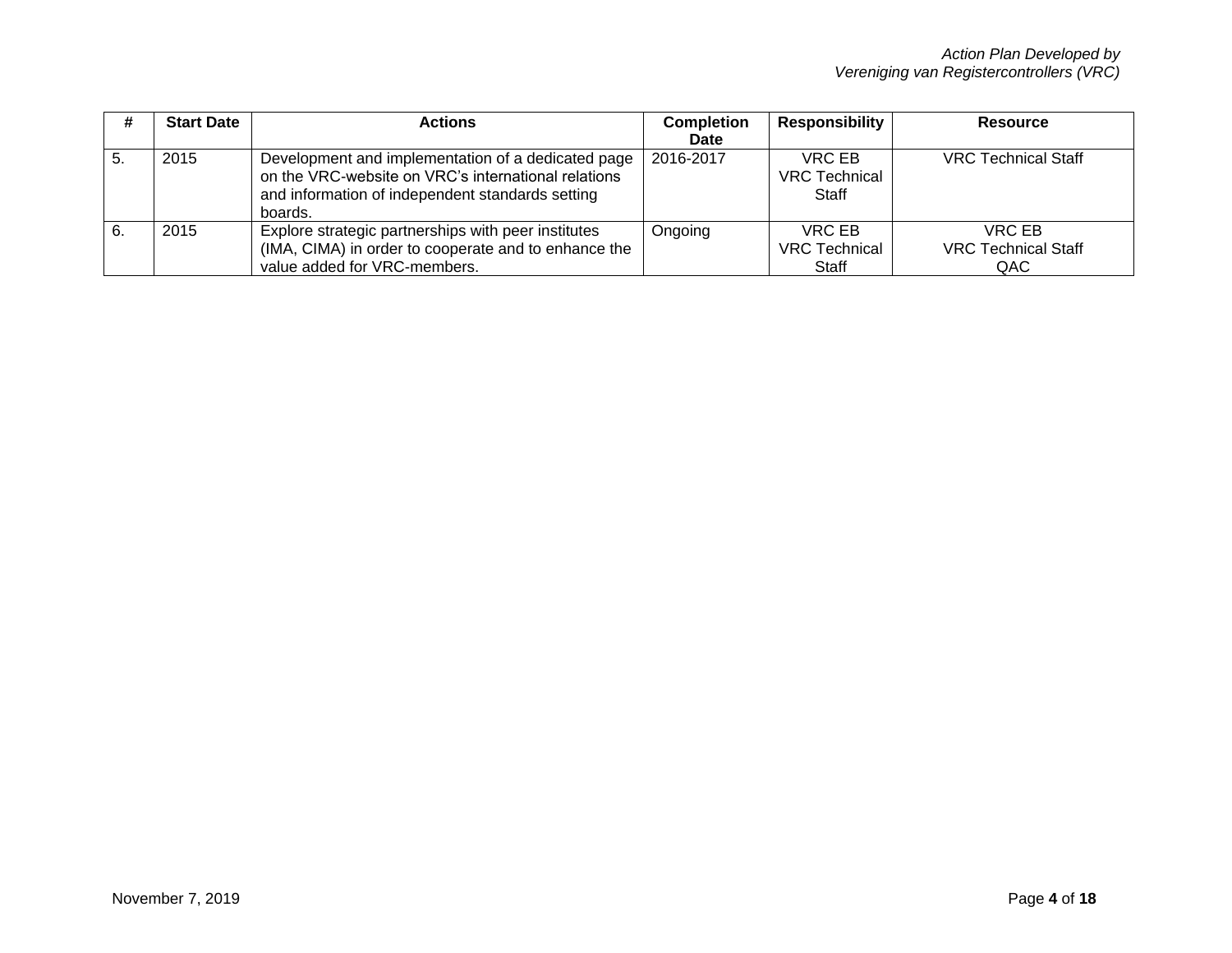**Action plan subject:** SMO 2 – International Education Standards for Professional Accountants and other pronouncements issued by the IAESB **Action plan objective:** Continue best endeavours to ensure that IES requirements are incorporated into VRC CPD standards and EMFC programmes of study.

|  | <br>π | C <sub>in</sub><br>Date<br>อเสเ | --- | Date | .<br>.<br>JIIIt | $-112-$ |
|--|-------|---------------------------------|-----|------|-----------------|---------|
|--|-------|---------------------------------|-----|------|-----------------|---------|

## *Background*

The VRC aims to improve the professional competence and development of its members. The VRC encourages the exchange of professional knowledge and skills to the benefit of both its members and the accredited universities. To do this the VRC maintains close contact with the academic community, exchanges information in the field of theory and practice, and maintains contact with those organisations and institutions with which it shares professional interests.

VRC complies with SMO 2 as far as SMO 2 is applicable for management accountants, and considering the shared responsibility with EMFC programme providers. VRC performs its best endeavours to ensure that International Education Standards requirements are incorporated in the EMFC-programme.

## **IES 1 – Entry requirements (SMO 2.7)**

To become a member of the VRC a person has to complete a professional accountancy programme of study: the EMFC (Executive Master of Finance and Control). Entry requirements for the EMFC qualification are an MSc in Accounting and Control and two years of relevant experience as a financial professional. These prerequisite qualifications are assessed by the relevant EMFC provider.

The quality of the EMFC courses is guaranteed with the aid of periodic reviews and accreditation by the NVAO (Accreditation Organisation of the Netherlands and Flanders), an independent institution responsible for ensuring the quality of education in the Netherlands and Flanders (Belgium).

## **IES 2 – Content of professional accounting education programmes (SMO 2.8)**

The following courses are taught as part of the EMFC programme of study: Management Accounting. Management Control, Accounting Information Systems, Financial Accounting (including IFRS), Corporate Finance and Treasury, Strategy, Tax Law, Corporate Law, Ethics, Governance and Compliance, Risk management. This programme of study is rounded off with a thesis. The VRC has a duty to ensure that the content of these courses is relevant and that their weighting is appropriate, and to secure a uniform weighting for these subjects. The EMFC is an MSc awarded by seven Dutch universities. It represents no less than 60 European Credits (ECs). As an EC represents 28 hours of study, the EMFC programme covers at least 1,680 study hours. On request we can send our training programme for CPD.

## **IES 3 – Professional skills and general education (SMO 2.9)**

Professional skills are part of general education and the professional accountancy education programme entry requirements. They include intellectual, technical, functional, personal, interpersonal, communication, organisational and business management skills. All are covered by a requirement of two years of practical experience and of an MSc in Accounting and Control, and by the EMFC courses.

## **IES 4 – Professional values, ethics and attitudes (SMO 2.10)**

Professional values, ethics, and attitudes for professional judgment are part of the EMFC programme of study and an important component of the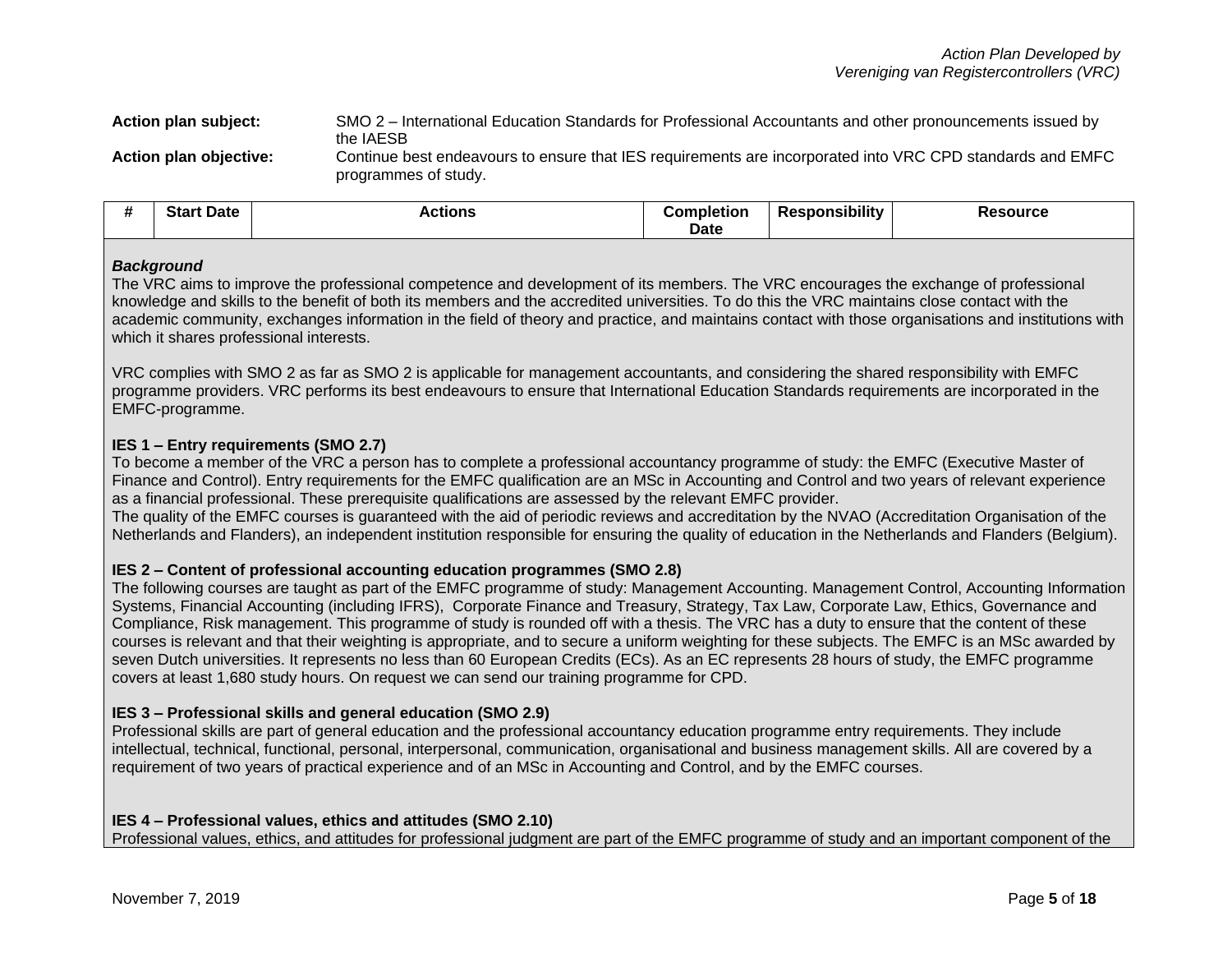| #                      | <b>Start Date</b>                                                                                                                                                                                                                                                                                                                                                                                                                                                                                                                                                                                                                                                            | <b>Actions</b>                                                                                                                                                                                                                                                                                                                                                                                                                                                                                                                                                                                                                                                                                                                                                                                                                                                                                                                                                                                                                                                                                                                                                       | <b>Completion</b><br>Date | <b>Responsibility</b> | <b>Resource</b> |
|------------------------|------------------------------------------------------------------------------------------------------------------------------------------------------------------------------------------------------------------------------------------------------------------------------------------------------------------------------------------------------------------------------------------------------------------------------------------------------------------------------------------------------------------------------------------------------------------------------------------------------------------------------------------------------------------------------|----------------------------------------------------------------------------------------------------------------------------------------------------------------------------------------------------------------------------------------------------------------------------------------------------------------------------------------------------------------------------------------------------------------------------------------------------------------------------------------------------------------------------------------------------------------------------------------------------------------------------------------------------------------------------------------------------------------------------------------------------------------------------------------------------------------------------------------------------------------------------------------------------------------------------------------------------------------------------------------------------------------------------------------------------------------------------------------------------------------------------------------------------------------------|---------------------------|-----------------------|-----------------|
|                        |                                                                                                                                                                                                                                                                                                                                                                                                                                                                                                                                                                                                                                                                              | CPD courses offered by NBA-VRC.                                                                                                                                                                                                                                                                                                                                                                                                                                                                                                                                                                                                                                                                                                                                                                                                                                                                                                                                                                                                                                                                                                                                      |                           |                       |                 |
|                        | IES 5 - Practical experience requirement (SMO 2.11 & 2.12)<br>Practical experience is one of the entry requirements for participation in the EMFC programme. Such practical experience includes at least two<br>years of relevant experience as a financial professional.                                                                                                                                                                                                                                                                                                                                                                                                    |                                                                                                                                                                                                                                                                                                                                                                                                                                                                                                                                                                                                                                                                                                                                                                                                                                                                                                                                                                                                                                                                                                                                                                      |                           |                       |                 |
|                        |                                                                                                                                                                                                                                                                                                                                                                                                                                                                                                                                                                                                                                                                              | IES 6 – Assessment of professional capabilities and competence (SMO 2.13)<br>Those universities providing the EMFC programme are responsible for initial professional development.                                                                                                                                                                                                                                                                                                                                                                                                                                                                                                                                                                                                                                                                                                                                                                                                                                                                                                                                                                                   |                           |                       |                 |
|                        |                                                                                                                                                                                                                                                                                                                                                                                                                                                                                                                                                                                                                                                                              | IES 7 - Continuing professional development (CPD - SMO 2.14)<br>As of 2007 the VRC's CPD standards require members to develop and maintain competencies through CPD. Article 6.4 of the VRC constitution<br>(Members' Rights and Duties), Article 2.4.1 of the VRC's Code of Ethics, and more specifically the VRC's CPD scheme for registered controllers<br>(the Dutch equivalent of management accountants). CPD standards are in line with the IFAC Education Standards (IES's) and are monitored by the<br>Enforcement and Ethics Committee (E&E Comm.).                                                                                                                                                                                                                                                                                                                                                                                                                                                                                                                                                                                                        |                           |                       |                 |
|                        | Those members who hold the title of RC are required to complete a minimum of 120 hours of relevant continuous professional development over a<br>period of three years or 40 hours per year, and to register their activities using the CPD recordkeeping system provided on the VRC's website. CPD<br>content must be relevant to management accounting, control and financial management and has to be a mix of professional competencies and<br>personal development. Mandatory CPD activity 'Professional Ethics': a RC is required to complete a minimum of 3 CPD credits/hours on the<br>subject of Professional Ethics as part of the 40 CPD credits/hours per annum. |                                                                                                                                                                                                                                                                                                                                                                                                                                                                                                                                                                                                                                                                                                                                                                                                                                                                                                                                                                                                                                                                                                                                                                      |                           |                       |                 |
| $\bullet$<br>$\bullet$ |                                                                                                                                                                                                                                                                                                                                                                                                                                                                                                                                                                                                                                                                              | As part of the joint-venture, NBA-VRC, the VRC cooperates with the accountants in business of the NBA (the Dutch association of chartered<br>accountants). The activities organised by the NBA-VRC are part of a broader selection of activities to which the VRC's members have access and<br>include numerous professional courses, seminars and meetings on financial management and management accounting, for example:<br>training and development programmes offered by NBA-VRC Education (www.nbavrc.nl), which includes online learning through<br>programmes such as Finance Mentor (80 courses covering the IFRS, auditing, finance, treasury, management accounting, control,<br>strategy, tax management, economics, finance, and personal skills – courses designed to improve leadership and communication skills);<br>various events, such as the CFO Cycle (five times a year), an annual conference (600 to 700 visiting financial professionals), a mid-<br>summer conference, boardroom meetings on location and annual code challenge meetings;<br>the professional journal on management control and accounting (MCA) for financial executives. |                           |                       |                 |
|                        |                                                                                                                                                                                                                                                                                                                                                                                                                                                                                                                                                                                                                                                                              | IES 8 – Competence requirements for auditing professionals<br>IES 8 is not applicable, because audits do not constitute part of VRC's focus. In the Netherlands they are part of NBA's responsibility.                                                                                                                                                                                                                                                                                                                                                                                                                                                                                                                                                                                                                                                                                                                                                                                                                                                                                                                                                               |                           |                       |                 |

## **Internationalization**

By reacting on Exposure Drafts, VRC takes part in the process of international standard setting. VRC has consultations with the Chartered Institute of Management Accountants (CIMA) and with the Institute of Management Accountants (IMA) on educational matters. VRC is analysing further international cooperation with Federation Experts-comptables Européens (FEE) and the International Group of Controlling ICG. As of 2016, VRC is member of ICG.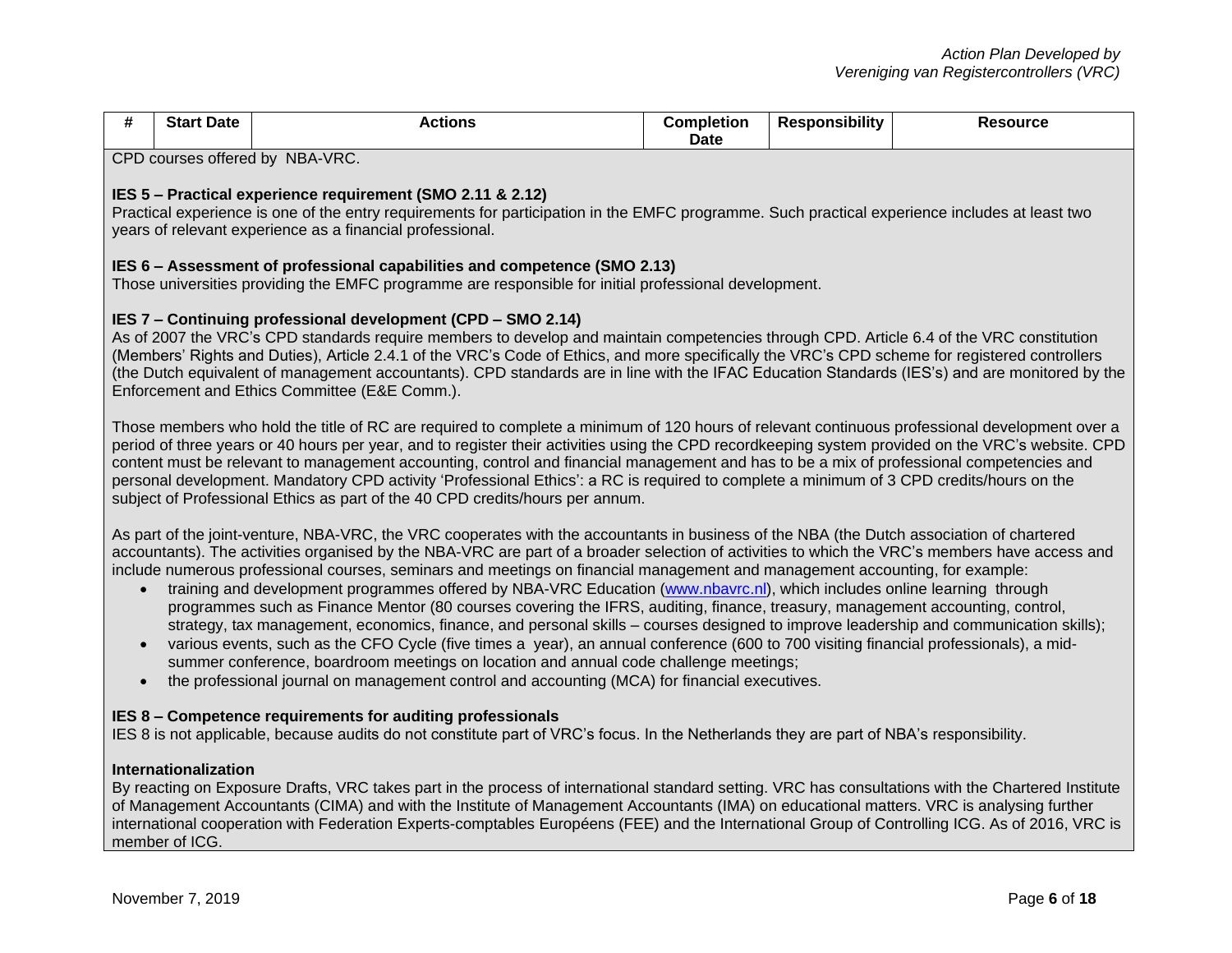| #                | <b>Start Date</b> | <b>Actions</b>                                                                                                                                                                                                                                                                                                                                                                                                          | <b>Completion</b><br><b>Date</b> | <b>Responsibility</b>                                                                | <b>Resource</b>                                                                                                                           |
|------------------|-------------------|-------------------------------------------------------------------------------------------------------------------------------------------------------------------------------------------------------------------------------------------------------------------------------------------------------------------------------------------------------------------------------------------------------------------------|----------------------------------|--------------------------------------------------------------------------------------|-------------------------------------------------------------------------------------------------------------------------------------------|
|                  |                   | IES requirements: standards and monitoring                                                                                                                                                                                                                                                                                                                                                                              |                                  |                                                                                      |                                                                                                                                           |
| $\overline{7}$ . | Ongoing           | IES 7: Continue to promote CPD requirements and<br>lifelong learning for all members with the aid of<br>events, a website, email, newsletters, magazine<br>articles and brochures, and through personal contact<br>with VRC staff.                                                                                                                                                                                      | Ongoing                          | <b>VRC EB</b><br><b>VRC Technical</b><br><b>Staff</b><br>VRC E&E<br>Comm.            | <b>VRC EB</b><br><b>VRC Technical Staff</b><br>VRC E&E Comm.<br><b>NBA-VRC Educational</b><br>Programme Council<br><b>Event Committee</b> |
| 8.               | Ongoing           | IES 7: The VRC monitors its members' compliance<br>with CPD standards. CPD is mandatory for all<br>members. CPD monitoring includes an annual<br>assessment of CPD compliance and is followed up<br>with a random auditing process. Sanctions for non-<br>compliance are imposed by the Executive Board after<br>consulting the E&E Comm., and include official<br>warnings and ultimately the exclusion of membership. | Ongoing                          | <b>VRC EB</b><br><b>VRC Technical</b><br>Staff<br><b>VRC E&amp;E</b><br>Comm.        | <b>VRC EB</b><br><b>VRC Technical Staff</b><br>VRC E&E Comm.                                                                              |
| 9.               | Ongoing           | IES 1: Best endeavours to ensure that the entry-<br>requirement level (admission into a recognised<br>university degree programme) is maintained by<br>having annual policy and review dialogues with those<br>universities providing the EMFC programme.                                                                                                                                                               | Ongoing                          | <b>VRC EB</b><br><b>VRC Technical</b><br>Staff<br>QAC                                | <b>VRC EB</b><br><b>VRC Technical Staff</b><br>QAC                                                                                        |
| 10.              | 2014              | IES 1: Facilitation of periodic review (2015) and of<br>new accreditation round (2016-2017).                                                                                                                                                                                                                                                                                                                            | 2018                             | <b>VRC EB</b><br><b>VRC Technical</b><br><b>Staff</b><br>QAC                         | <b>VRC EB</b><br><b>VRC Technical Staff</b><br>QAC                                                                                        |
| 11.              | 2014              | IES 2: Developing a new Professional Profile for<br>Financial Professionals as part of the Vision<br>Statement on the Profession of Financial Professional<br>(see www.vrc.nl).                                                                                                                                                                                                                                         | 2017                             | <b>VRC EB</b><br><b>VRC Technical</b><br>Staff<br>QAC<br><b>NBA-VRC AiB</b><br>Board | <b>VRC EB</b><br><b>VRC Technical Staff</b><br>QAC<br>NBA-VRC AiB Board                                                                   |
| 12.              | Ongoing           | IES 2: Detect developments in the professional<br>financial environment and channel them into those<br>universities providing the EMFC programme. This<br>may be done by means of interviews, seminars, etc.                                                                                                                                                                                                            | Ongoing                          | <b>VRC EB</b><br><b>VRC Technical</b><br><b>Staff</b><br>QAC                         | <b>VRC EB</b><br><b>VRC Technical Staff</b><br>QAC                                                                                        |
| 13.              | Ongoing           | IES 2: Maintain the quality of the thesis. One way to<br>do this is the annual thesis awards event.                                                                                                                                                                                                                                                                                                                     | Ongoing                          | <b>VRC EB</b><br>QAC                                                                 | <b>VRC EB</b><br>QAC<br><b>VRC Technical Staff</b><br><b>Thesis Price Committee</b>                                                       |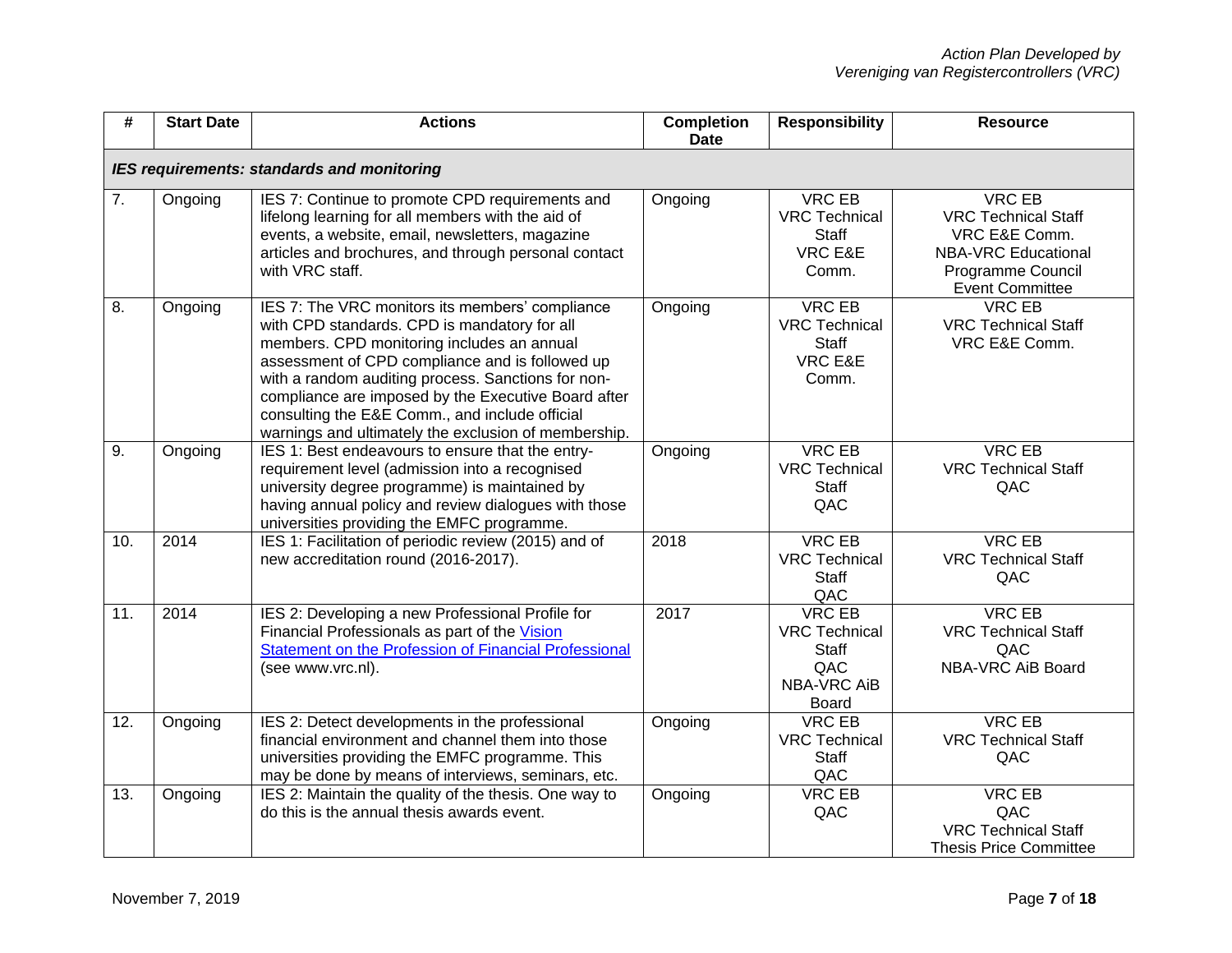| #   | <b>Start Date</b> | <b>Actions</b>                                                                                                                                            | <b>Completion</b><br><b>Date</b> | <b>Responsibility</b>                                              | <b>Resource</b>                                                                                    |
|-----|-------------------|-----------------------------------------------------------------------------------------------------------------------------------------------------------|----------------------------------|--------------------------------------------------------------------|----------------------------------------------------------------------------------------------------|
| 14. | 2015              | IES2: Maintain the quality of the thesis by fine tuning<br>specific evaluation standards.                                                                 | Ongoing                          | VRC EB<br><b>VRC</b> Technical<br>Staff QAC                        | <b>VRC EB</b><br>QAC<br><b>VRC Technical Staff</b><br><b>Thesis Price Committee</b>                |
| 15. | Ongoing           | IES 2,3,4,5 and 6: Policy dialogue on the relevance of<br>these entry requirements.                                                                       | Ongoing                          | VRC EB<br><b>VRC</b> Technical<br>Staff<br>QAC                     | VRC EB<br><b>VRC Technical Staff</b><br>QAC                                                        |
| 16. | Ongoing           | IES 7: Maintaining the quality of the content of the<br>CPD courses through the NBA-VRC's Education<br>Programme Council.                                 | Ongoing                          | VRC EB                                                             | <b>VRC EB</b><br>NBA-VRC Technical Staff<br><b>NBA-VRC Educational</b><br><b>Programme Council</b> |
|     |                   | <b>Maintaining ongoing processes</b>                                                                                                                      |                                  |                                                                    |                                                                                                    |
| 17. | Ongoing           | IES 1-7: Continuous monitoring of the IFAC's IESs to<br>ensure that the VRC's standards are compliant and<br>up-to-date. Standards are reviewed annually. | Ongoing                          | VRC EB<br><b>VRC</b> Technical<br>Staff<br>QAC<br>VRC E&E<br>Comm. | <b>VRC EB</b><br><b>VRC Technical Staff</b><br>QAC<br>VRC E&E Comm.                                |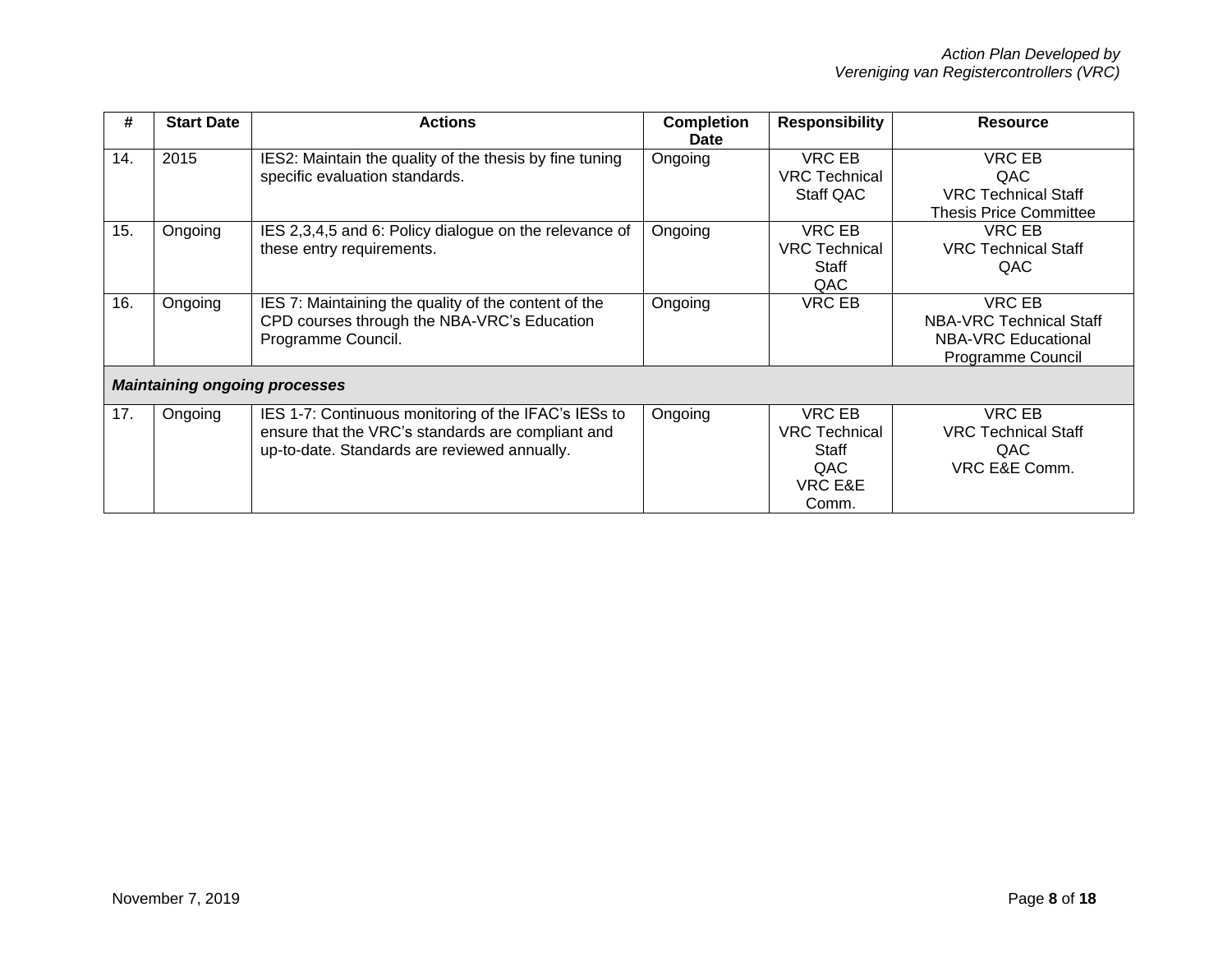|  | Action plan subject:          |  |
|--|-------------------------------|--|
|  | <b>Action plan objective:</b> |  |

 $\overline{\phantom{0}}$ 

**Action plan subject:** SMO 3 - International standards and other pronouncements issued by the IAASB Action plan objective: **Best endeavours to promote IAASB standards** and pronouncements

| #   | <b>Start Date</b>                                                                                                                                                                                                                                                                                                                                                                                                                                                                                                                                                                                                                                                                                                                                                                                                                                                                                                                                                                                                                                                                                                                     | <b>Actions</b>                                                                                                                                                                                | <b>Completion</b>             | <b>Responsibility</b>                                 | <b>Resource</b>                                                              |
|-----|---------------------------------------------------------------------------------------------------------------------------------------------------------------------------------------------------------------------------------------------------------------------------------------------------------------------------------------------------------------------------------------------------------------------------------------------------------------------------------------------------------------------------------------------------------------------------------------------------------------------------------------------------------------------------------------------------------------------------------------------------------------------------------------------------------------------------------------------------------------------------------------------------------------------------------------------------------------------------------------------------------------------------------------------------------------------------------------------------------------------------------------|-----------------------------------------------------------------------------------------------------------------------------------------------------------------------------------------------|-------------------------------|-------------------------------------------------------|------------------------------------------------------------------------------|
|     |                                                                                                                                                                                                                                                                                                                                                                                                                                                                                                                                                                                                                                                                                                                                                                                                                                                                                                                                                                                                                                                                                                                                       |                                                                                                                                                                                               | <b>Date</b>                   |                                                       |                                                                              |
|     | <b>Background</b><br>Auditing and assurance standards fall outside the VRC's general focus. The VRC's members do not perform audits. Those VRC members who are<br>also members of the NBA and perform audits are subject to the NBA's standards. Best endeavours are directed towards promoting IAASB<br>(International Auditing and Assurance Standards Board) standards and pronouncements by offering educational courses and by keeping the VRC's<br>members informed<br>You are referred to the NBA action plan. The NBA's Technical Advisory Committee [Adviescollege Beroepsreglementering] is responsible for<br>translating and implementing IAASB pronouncements.<br>VRC cooperates with Royal NBA in the NBA-VRC Education Programme. This education programme contains several courses containing audit<br>aspects. On request, we can send you this programme.<br>The EMFC programme deals with management accounting.<br>VRC informs its members by: an IFAC-logo on the VRC-website, an IGC-logo on the VRC-website, and by offering VRC-members relevant CPD-<br>courses (see: https://www.nbavrc.nl/alle-cursussen). |                                                                                                                                                                                               |                               |                                                       |                                                                              |
|     | <b>Promoting activities</b>                                                                                                                                                                                                                                                                                                                                                                                                                                                                                                                                                                                                                                                                                                                                                                                                                                                                                                                                                                                                                                                                                                           |                                                                                                                                                                                               |                               |                                                       |                                                                              |
| 18. | Ongoing                                                                                                                                                                                                                                                                                                                                                                                                                                                                                                                                                                                                                                                                                                                                                                                                                                                                                                                                                                                                                                                                                                                               | Offer VRC members continuing professional<br>development courses dealing with auditing aspects.                                                                                               | Ongoing                       | <b>VRC EB</b><br><b>VRC Technical</b><br>Staff        | VRC EB, VRC Technical Staff<br><b>NBA-VRC Education</b><br>Programme Council |
| 19. | Ongoing                                                                                                                                                                                                                                                                                                                                                                                                                                                                                                                                                                                                                                                                                                                                                                                                                                                                                                                                                                                                                                                                                                                               | Provide access to IAASB standards and other<br>pronouncements by offering relevant CPD courses;<br>for instance, see the article in MCA 2015, nr. 5, page<br>9.                               | Ongoing                       | <b>VRC EB</b><br><b>VRC Technical</b><br>Staff        | <b>VRC Technical Staff</b><br><b>NBA-VRC Education</b><br>Programme Council  |
| 20. | 2014                                                                                                                                                                                                                                                                                                                                                                                                                                                                                                                                                                                                                                                                                                                                                                                                                                                                                                                                                                                                                                                                                                                                  | Provide access to IAASB standards and other<br>pronouncements through the IFAC website (for<br>instance, the IFAC Global Knowledge Gateway).                                                  | December<br>2014<br>Completed | <b>VRC EB</b><br><b>VRC Technical</b><br>Staff        | <b>VRC Technical Staff</b>                                                   |
| 21. | 2015                                                                                                                                                                                                                                                                                                                                                                                                                                                                                                                                                                                                                                                                                                                                                                                                                                                                                                                                                                                                                                                                                                                                  | Development and implementation of a dedicated page<br>on the VRC-website on VRC's international relations<br>and information of independent standards setting<br>boards (see action point 5). | 2016-2017                     | <b>VRC EB</b><br><b>VRC</b> Technical<br><b>Staff</b> | <b>VRC Technical Staff</b>                                                   |
|     | <b>Maintaining ongoing processes</b>                                                                                                                                                                                                                                                                                                                                                                                                                                                                                                                                                                                                                                                                                                                                                                                                                                                                                                                                                                                                                                                                                                  |                                                                                                                                                                                               |                               |                                                       |                                                                              |
| 22. | 2015                                                                                                                                                                                                                                                                                                                                                                                                                                                                                                                                                                                                                                                                                                                                                                                                                                                                                                                                                                                                                                                                                                                                  | The VRC is continuing to update its processes and<br>standards in line with the IFAC's Exposure Drafts.                                                                                       | Ongoing                       | <b>VRC EB</b><br><b>VRC Technical</b><br>Staff        | <b>VRC EB</b><br><b>VRC Technical Staff</b>                                  |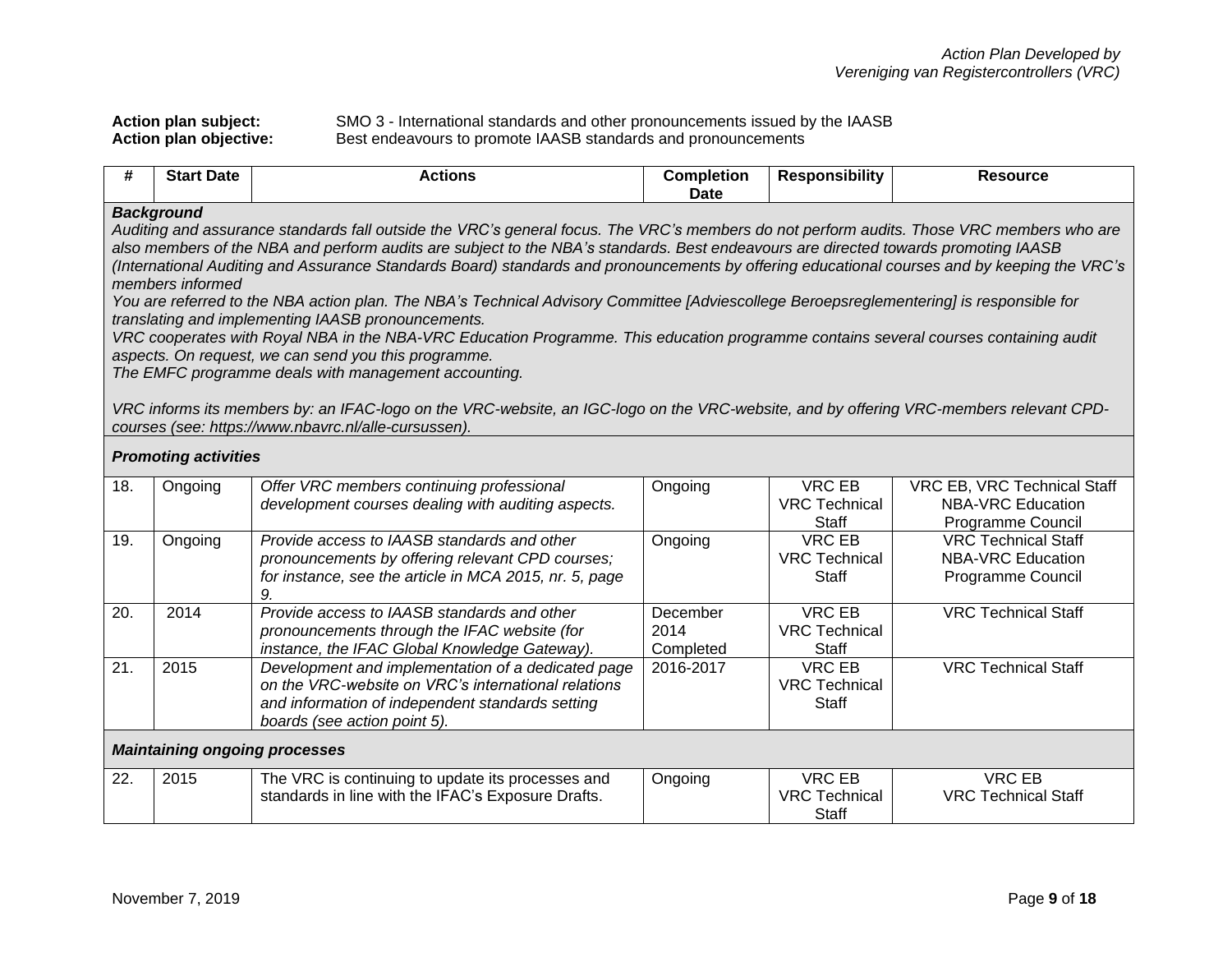| SMO 4 - IESBA Code of Ethics for Professional Accountants<br><b>Action Plan Subject:</b>                                                    |                |                   |                |          |
|---------------------------------------------------------------------------------------------------------------------------------------------|----------------|-------------------|----------------|----------|
| To incorporate the IESBA Code into the VRC Code where appropriate and to communicate its provisions to all<br><b>Action Plan Objective:</b> |                |                   |                |          |
|                                                                                                                                             | members        |                   |                |          |
| <b>Start Date</b>                                                                                                                           | <b>Actions</b> | <b>Completion</b> | Responsibility | Resource |

| <b>Background</b> |
|-------------------|
|                   |

*The IESBA Code of Ethics (SMO 4) was adopted and incorporated into the VRC's Code of Ethics (the Code) in 2009. VRC fully complies with SMO 4. The latest version of the VRC Code has been in effect since 2014.*

**Date**

In 2011 the Ethics and Enforcement Committee (E&E Comm.) was appointed to help the Executive Board enforce and promote the Code of Ethics. *In accordance with the Article 6(3) of the VRC's constitution, RC members have a duty to behave in accordance with the Code. The Code is based on those sections of Parts A and C of the IESBA Code which are relevant to professional accountants in business. The VRC's Enforcement and Ethics Committee monitors the IESBA's operational programme on an ongoing basis to ensure the continuing relevance of the VRC Code and its compliance with international best practice. The VRC's general assembly approved the latest amendments of the Code in December 2013 and the new Code has been in effect since 1 January 2014. The VRC monitors, analyses, notes and comments the revisions of the IESBA Code of Ethics on a continuous basis. Furthermore the VRC adopts and implements these revisions every five years by reviewing and updating the VRC Code.*

## *The Code is a part of continuing professional development (CPD)*

*The VRC's CPD procedures instruct members to periodically update their ethical knowledge and skills to stimulate continuous ethical professional development through dedicated courses on ethics. All RC members have undergone mandatory training to understand the fundamental principles of the Code and to conduct themselves accordingly. Their training has been organised by those universities which have incorporated the Code into their EMFC curriculum and have organised the mandatory CPD course, VRC Code for those members who have not received such training as part of the EMFC curriculum.*

*The NBA-VRC Educational Programme Council offers several relevant ethical training programmes, such as Moral Courage, a course that trains one to show moral courage when dealing with ethical dilemmas. The VRC periodically organises Code Challenge Meetings. During these events members meet as peers to discuss behavioural and ethical dilemmas as lessons to be learned in the cases that are presented. A confidential counsellor advises members on how to resolve any significant behavioural (ethical) dilemmas.* 

*Adopting the IESBA Code of Ethics and promoting the Code amongst members and students* 23. Ongoing The VRC Code of Ethics (the Code) complies with the relevant IESBA criteria. The VRC monitors, analyses, notes and comments the revisions of the IESBA Code Ongoing VRC EB VRC Technical **Staff** VRC EB VRC Technical Staff VRC E&E Comm.

|             |         | of Ethics on a continuous basis. Furthermore the VRC<br>adopts and implements these revisions every five<br>years by reviewing and updating the VRC Code. The<br>VRC Code will be reviewed in 2017 and 2018. |         | VRC E&E<br>Comm.     |                            |
|-------------|---------|--------------------------------------------------------------------------------------------------------------------------------------------------------------------------------------------------------------|---------|----------------------|----------------------------|
| $\vert$ 24. | Ongoing | Implement and promote the Code with the aid of:                                                                                                                                                              | Ongoing | VRC EB               | VRC EB                     |
|             |         | printed versions in Dutch en English                                                                                                                                                                         |         | <b>VRC</b> Technical | <b>VRC Technical Staff</b> |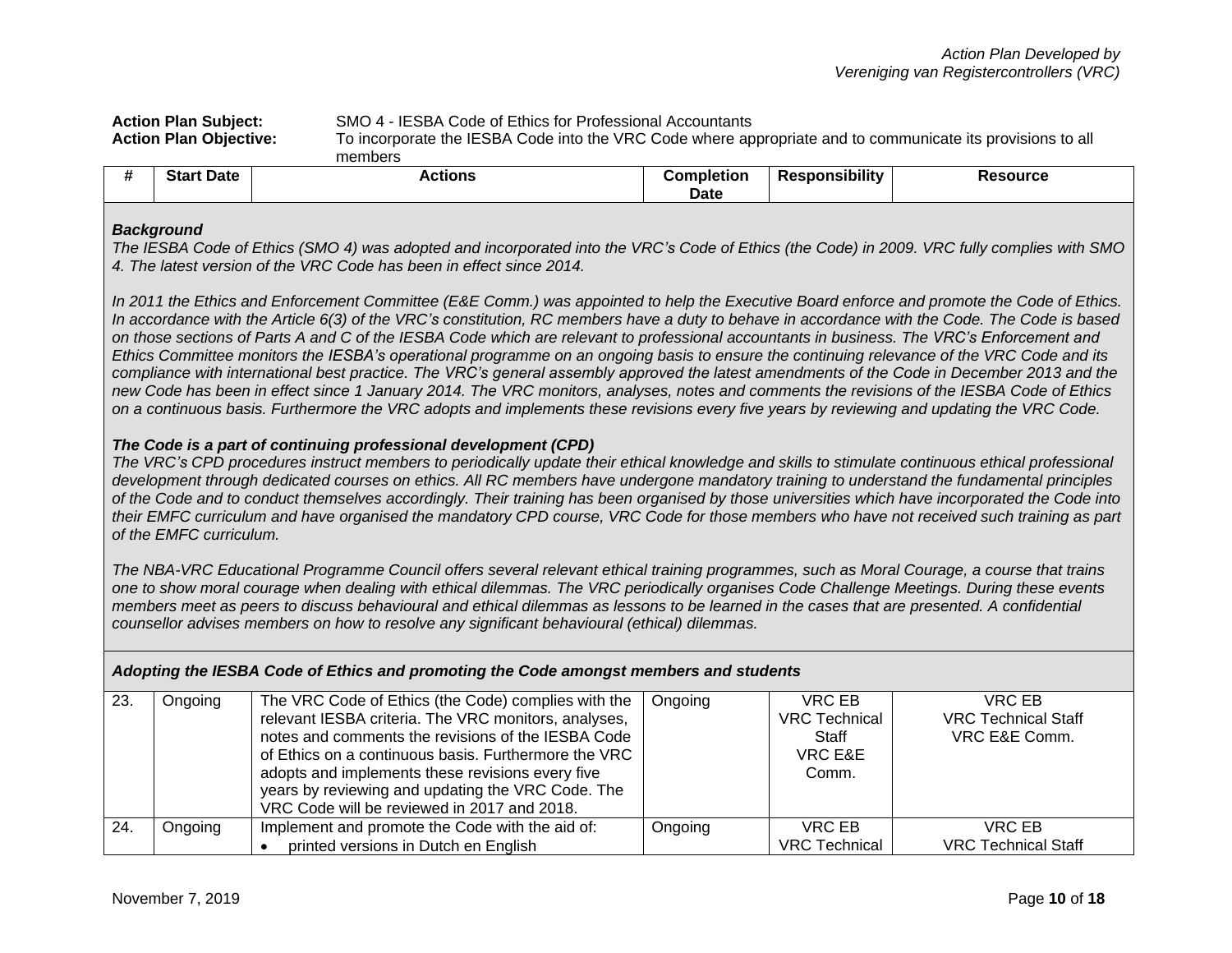| #   | <b>Start Date</b> | <b>Actions</b>                                                                                                                                                                                                                                                                                                                                                                                                                                                                                                  | <b>Completion</b><br><b>Date</b> | <b>Responsibility</b>                                                                          | <b>Resource</b>                                                                                                                             |
|-----|-------------------|-----------------------------------------------------------------------------------------------------------------------------------------------------------------------------------------------------------------------------------------------------------------------------------------------------------------------------------------------------------------------------------------------------------------------------------------------------------------------------------------------------------------|----------------------------------|------------------------------------------------------------------------------------------------|---------------------------------------------------------------------------------------------------------------------------------------------|
|     |                   | "credit cards" setting out the five basic principles<br>$\bullet$<br>of the Code in Dutch and English in a format small<br>enough to fit in a wallet<br>publication of the Code on the VRC website and<br>$\bullet$<br>in our journal, MCA (management control and<br>accounting), and other media<br>seminars such as the Code Challenge Meetings,<br>$\bullet$<br>and round tables, seminars during which peers<br>interact with each other, and discuss and review<br>cases involving real ethical dilemmas. |                                  | Staff<br>VRC E&E<br>Comm.                                                                      | VRC E&E Comm.<br><b>VRC Event Committee</b>                                                                                                 |
| 25. | Ongoing           | Ensure best endeavours on the part of pre-<br>qualification educational suppliers to comply with<br>SMO 2, IES 4 requirements (and IESBA revised<br>pronouncements) based on the latest version of the<br>VRC Code.                                                                                                                                                                                                                                                                                             | Ongoing                          | <b>VRC EB</b><br><b>VRC Technical</b><br><b>Staff</b><br>VRC E&E<br>Comm., QAC                 | <b>VRC EB</b><br><b>VRC Technical Staff</b><br>VRC E&E Comm.<br>QAC                                                                         |
| 26. | Ongoing           | Continue to encourage the development of CPD<br>activities involving the Code and ethical behaviour.<br>For example, the NBA-VRC Educational Programme<br>Council offers several relevant ethical training<br>programmes, such as Moral Courage, a course that<br>trains one to show moral courage when dealing with<br>ethical dilemmas.                                                                                                                                                                       | Ongoing                          | <b>VRC EB</b><br><b>VRC</b> technical<br><b>Staff</b><br>VRC E&E<br>Comm.                      | <b>VRC EB</b><br><b>VRC Technical Staff</b><br>VRC E&E Comm.<br><b>Education providers</b><br><b>NBA-VRC Education</b><br>Programme Council |
| 27. | Ongoing           | Continue to help members to act in compliance with<br>the Code with the aid of advice provided by the VRC<br>confidential counsellor (CC) and to resolve any<br>significant behavioural (ethical) dilemmas. Continue to<br>publish ethical cases and answers on the VRC<br>website (www.vrc.nl).                                                                                                                                                                                                                | Ongoing                          | <b>VRC EB</b><br><b>VRC Technical</b><br><b>Staff</b><br><b>VRC E&amp;E</b><br>Comm.<br>VRC CC | <b>VRC EB</b><br><b>VRC Technical Staff</b><br>VRC E&E Comm.<br>VRC CC                                                                      |
| 28. | 2017              | Developing a new and dynamic online collection of<br>mores prudence that replaces the addendum of the<br>Code.                                                                                                                                                                                                                                                                                                                                                                                                  | 2018                             | <b>VRC EB</b><br><b>VRC Technical</b><br><b>Staff</b><br>VRC E&E<br>Committee                  | <b>VRC EB</b><br><b>VRC Technical Staff</b><br><b>VRC E&amp;E Committee</b>                                                                 |
| 29. | Ongoing           | Publication of Exposure Drafts on the VRC website,<br>and in the VRC Newsletter.                                                                                                                                                                                                                                                                                                                                                                                                                                | Ongoing                          | <b>VRC EB</b><br><b>VRC Technical</b><br>Staff<br>VRC E&E<br>Committee<br><b>VRC EB</b>        | <b>VRC EB</b><br><b>VRC Technical Staff</b><br><b>VRC E&amp;E Committee</b>                                                                 |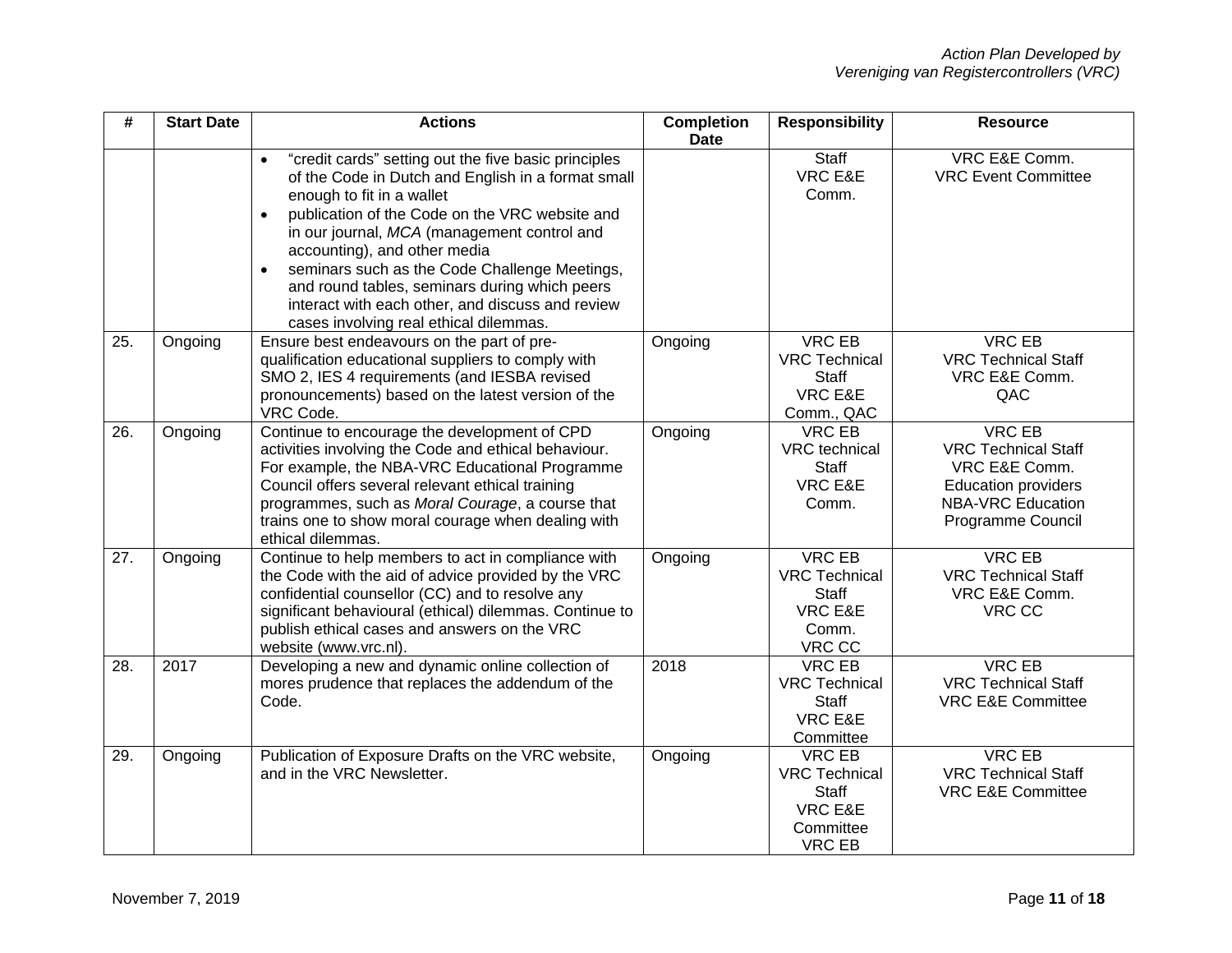| #   | <b>Start Date</b>                    | <b>Actions</b>                                                                                                                                                                                                                   | <b>Completion</b><br><b>Date</b> | <b>Responsibility</b>                                                              | <b>Resource</b>                                                                                                             |  |  |
|-----|--------------------------------------|----------------------------------------------------------------------------------------------------------------------------------------------------------------------------------------------------------------------------------|----------------------------------|------------------------------------------------------------------------------------|-----------------------------------------------------------------------------------------------------------------------------|--|--|
|     | <b>Maintaining ongoing processes</b> |                                                                                                                                                                                                                                  |                                  |                                                                                    |                                                                                                                             |  |  |
| 30. | Ongoing                              | Continue to support ongoing compliance with the<br>IESBA Code of Ethics and IESBA pronouncements.<br>This includes a review of the existing requirements<br>and preparation of an action plan for amendments<br>where necessary. | Ongoing                          | VRC EB<br><b>VRC Technical</b><br>Staff<br>VRC E&E<br>Comm.<br>QAC, Event<br>Comm. | VRC EB<br><b>VRC Technical Staff</b><br>VRC E&E Comm.<br>NBA-VRC Education<br>Programme Council<br>VRC Event Committee, QAC |  |  |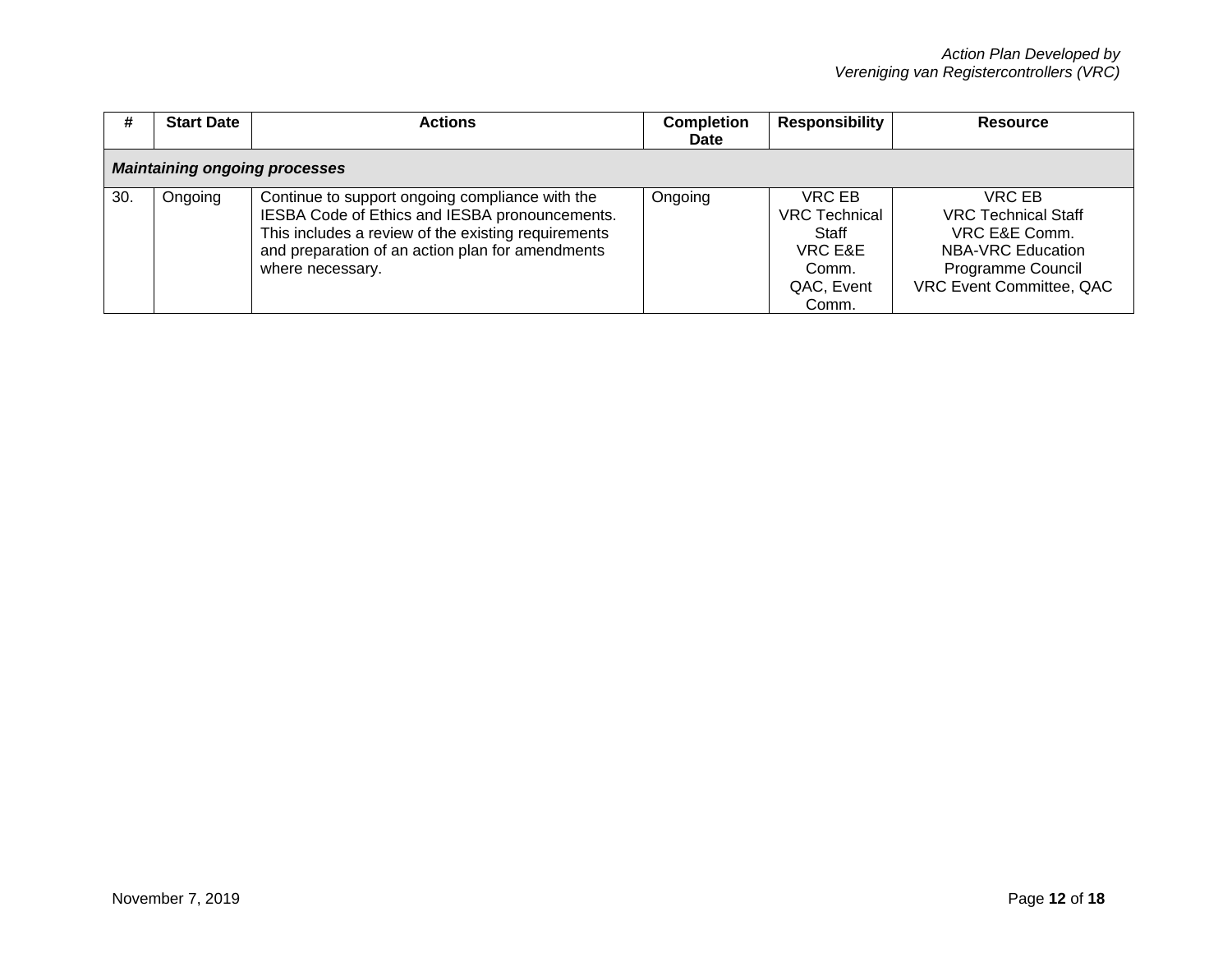### **Action Plan Subject:** SMO 5 - International Public Sector Accounting Standards and other pronouncements issued by the IPSASB **Action Plan Objective:** Further improve and maintain processes to ensure ongoing compliance with IPSASB pronouncements in Dutch professional practice

| <br>$C_{\text{tot}}$<br>Date<br>الەرد | ਼≎tions<br>$\cdots$ | Completion | <br>ີ່ ^sponsibility<br><b>Rest</b> | Resource |
|---------------------------------------|---------------------|------------|-------------------------------------|----------|
|                                       |                     | Date       |                                     |          |

### *Background*

*In the Netherlands the VRC is not responsible for accounting standards in the public sector. Most public sector departments use accrual accounting with the exception of government ministries. Within the Dutch political context there are no grounds at present for introducing public sector accounting standards on an accrual base.*

*This action plan deals with the VRC's efforts to introduce generally accepted accounting techniques into the profit sector, such as performance management and finance professionalism as best practice, and IPSAS ideas into the not-for profit sector.*

*The Dutch government is responsible for accounting standards in the public sector. You are referred to the NBA action plan. The NBA claims that it is not responsible for accounting standards in the public sector.* 

*The Public Sector Working Group consists of members of NBA and VRC who are active in the public sector. In August 2015, the Group consists of 7 members: one is working in the healthcare sector, four are working for the municipality, one at a government ministry, one at VRC. The Group organises Boardroom-meetings, seminars and network meetings, all in the context of the public sector. This Group is not responsible for setting public sector accounting standards.*

#### 31. | Ongoing | Promote continuing professional development courses dealing with public sector issues for members working in that sector. Ongoing VRC EB VRC EB VRC Technical Staff NBA-VRC Staff NBA-VRC Educational Programme Council 32. Planned | Boardroom meetings – in the health and public sectors – in which public accounting issues are addressed. VRC EB VRC EB VRC Technical Staff NBA-VRC Staff  $33. \quad 1,2,3,4,6:$ Ongoing 2. 5. 2014 6. 1. Participation in the NBA-VRC's public sector working group, in order to initiate seminars and in order to monitor developments in public sector accounting. 2. Interviews with public sector accountants in order to monitor developments and issues in public sector accounting (for instance MCA August 2016) 3. Publication of interviews with public sector accountants on the VRC website at www.vrc.nl. Ongoing VRC EB VRC Technical **Staff** VRC EB VRC Technical Staff NBA-VRC Staff Public Sector Working Group MCA Editorial Board

## *Promote the adoption of IPSASs*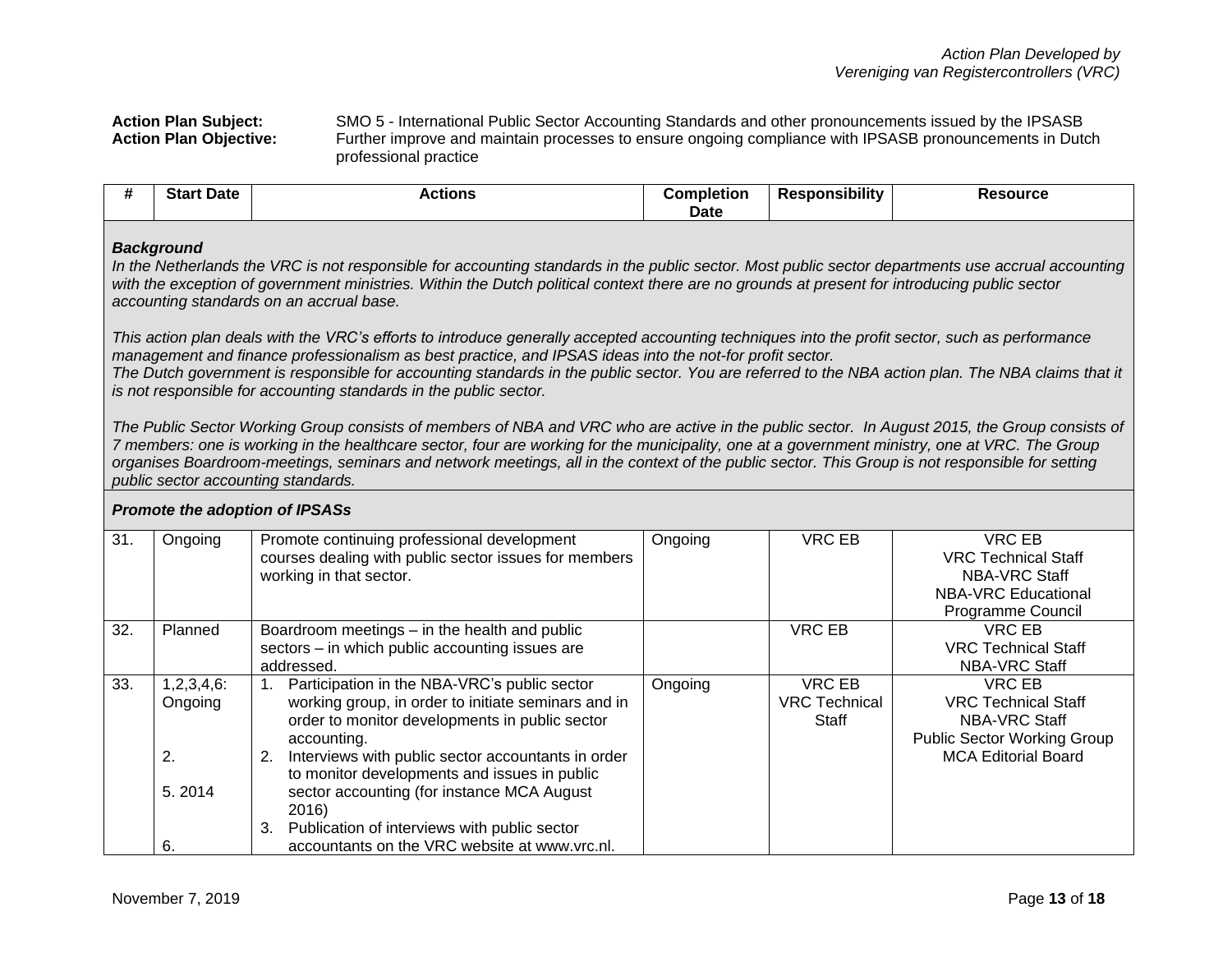| #   | <b>Start Date</b>                    | <b>Actions</b>                                                                                                                                                                                                                                                                                                                                    | <b>Completion</b><br><b>Date</b>                        | <b>Responsibility</b>                   | Resource                             |
|-----|--------------------------------------|---------------------------------------------------------------------------------------------------------------------------------------------------------------------------------------------------------------------------------------------------------------------------------------------------------------------------------------------------|---------------------------------------------------------|-----------------------------------------|--------------------------------------|
|     |                                      | Specific articles on public sector accounting<br>4.<br>themes in the journal, MCA. For instance, see<br>MCA June and August 2016.<br>5. Provide access to International Public Sector<br>Accounting Standards (IPSAS) and guidelines<br>through the IFAC website.<br>6. Provide comments on ED's.<br>Issuing a RC top-10 for not-for-profit RC's. | 5.Done.<br>December<br>2014<br>6.Ongoing<br>7.2016-2017 |                                         |                                      |
|     | <b>Maintaining ongoing processes</b> |                                                                                                                                                                                                                                                                                                                                                   |                                                         |                                         |                                      |
| 35. | 2015                                 | Following IFAC's Exposure Drafts, VRC is continuing<br>to update its processes and standards.                                                                                                                                                                                                                                                     | Ongoing                                                 | VRC EB<br><b>VRC</b> Technical<br>Staff | VRC EB<br><b>VRC Technical Staff</b> |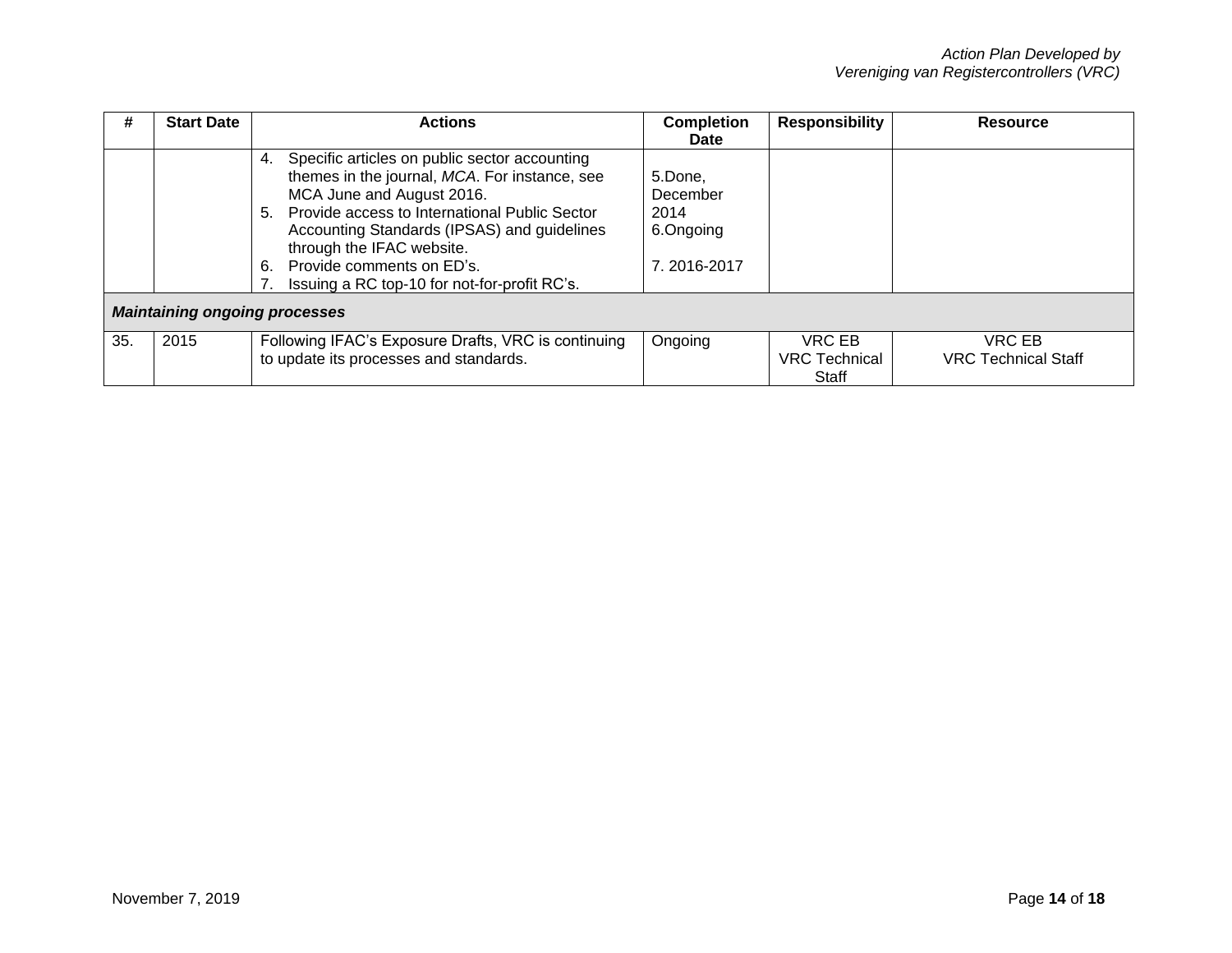**Action Plan Subject:** SMO 6 - Investigation and discipline

**Action Plan Objective:** Use best endeavours to encourage those responsible for the requirements to comply with SMO 2 when implementing them, and to assist with the implementation of SMO 6 where appropriate.

| <br><b>Stan</b><br>Date | Actions | Completion | <br>Responsibility | Resource |
|-------------------------|---------|------------|--------------------|----------|
|                         |         | Date       |                    |          |

## *Background*

*In the Netherlands the Ministry of Justice and the Netherlands Authority for the Financial Markets (AFM) are responsible for investigations and discipline in relation to unlawful misconduct in the financial sector. The VRC has no national legal responsibility or power (no mandate) to legally investigate or discipline its members.*

*The VRC does however have the power to investigate and discipline its members (not companies) for misconduct (failure to exercise and maintain professional standards) in accordance with its constitution, Code of Ethics (the Code) and Disciplinary and Appeals Boards Regulations. The VRC power to investigate and discipline its members for misconduct is therefore based upon the VRC's regulations and not on national legislation.* 

*Article 15 of the VRC constitution sets out the rules applicable to the activities of the Disciplinary Board. VRC has very well-developed investigation and disciplinary procedures to meet the requirements stipulated in SMO 6. The relevant process is the responsibility of the Disciplinary Board, which represents a balance of professional legal and independent expertise. A detailed description of the VRC's investigation and discipline process, governing regulations and decisions is publically available on the VRC website.*

*The VRC has several processes and institutions involved in investigation and discipline. The following institutions are involved.*

## *The Executive Board:*

- *ensures that the RC members conduct themselves in accordance with the Code. The Disciplinary and Appeals Boards have been established to rule on such matters. The Executive Board, and any member or stakeholder may file a complaint.*
- *ensures that the RC members comply with the CPD regulations. The E&E Comm. advises the Executive Board on these issues.*
- *may rule against a member for failing to comply with the CPD regulations.*

*The Disciplinary Board receives, assesses and rules on complaints about misconduct on the part of RC members.*

*The Appeals Board receives, assesses and rules on appeals against the rulings of the Disciplinary Board*

*The Disciplinary and Appeals Boards represent a mix of professional expertise: a chairperson (Master of Laws), an RC member (management accountant) and a non-RC member (a university professor, accountant, attorney or ethical professional). All rulings are published on the VRC website as lessons to be learned.*

*The Enforcement and Ethics Committee advises the Executive Board on issues pertaining to policy, enforcement and implementation in relation to the Code of Ethics in accordance with the provisions of the regulations of the Enforcement and Ethics Committee. The recent activities of the E&E committee include the revision of the Code, the organisation of ethical seminars and round tables, the encouragement of best ethical practices, and the provision of advice to the Executive Board concerning the treatment of those members who fail to comply with CPD requirements.*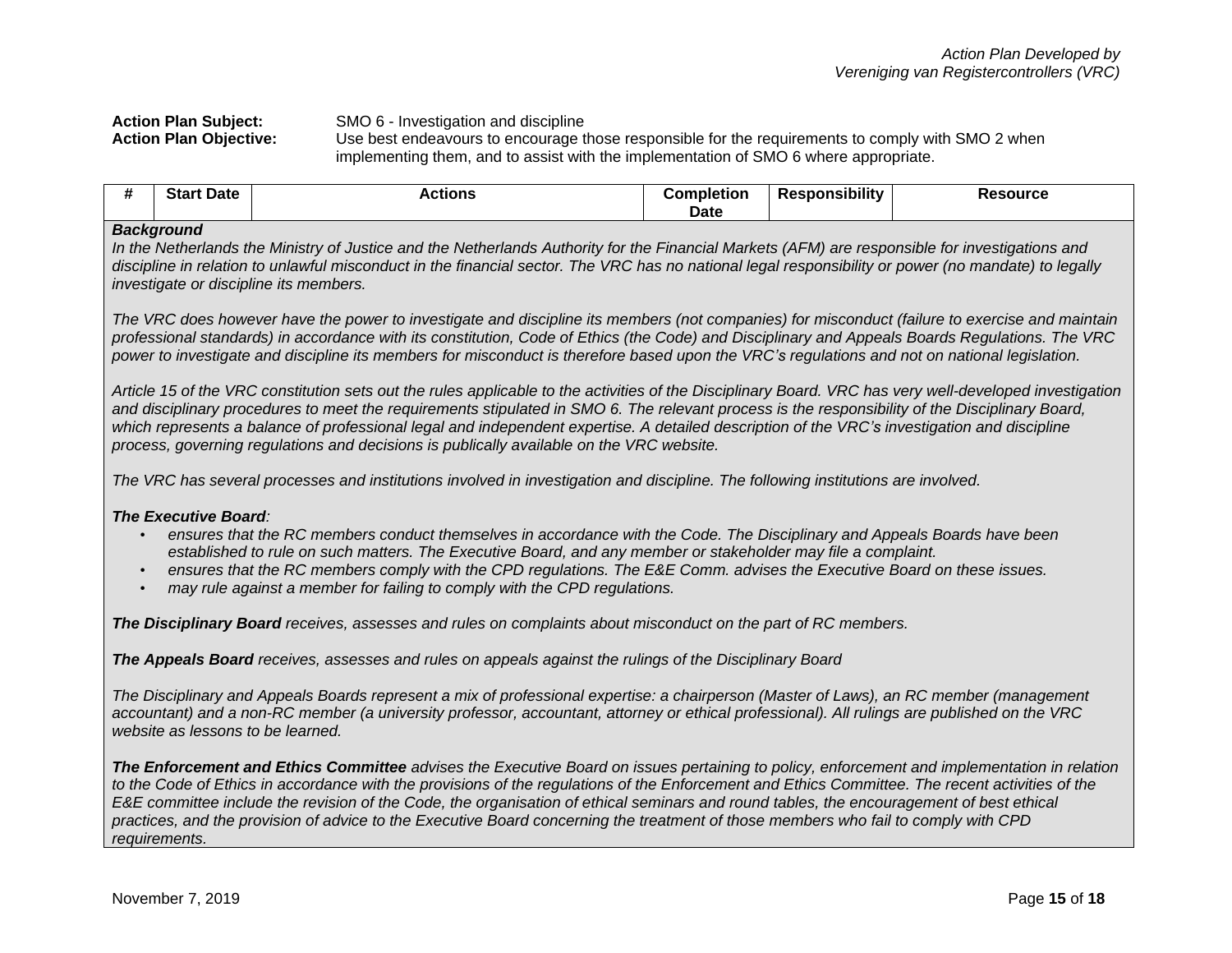| #   | <b>Start Date</b>                    | <b>Actions</b>                                                                                                                                                                                                                                            | <b>Completion</b><br>Date | <b>Responsibility</b>                                                                             | <b>Resource</b>                                                               |  |  |  |
|-----|--------------------------------------|-----------------------------------------------------------------------------------------------------------------------------------------------------------------------------------------------------------------------------------------------------------|---------------------------|---------------------------------------------------------------------------------------------------|-------------------------------------------------------------------------------|--|--|--|
|     | <b>Investigation and discipline</b>  |                                                                                                                                                                                                                                                           |                           |                                                                                                   |                                                                               |  |  |  |
| 36. | Ongoing                              | Encourage SMO 6 compliance on the part of the<br>Executive Board (EB), Disciplinary (DB) and Appeals<br>Boards (AB), and E&E Comm. by organizing periodic<br>policy dialogues and by amending relevant<br>regulations as required.                        | Ongoing                   | <b>VRC EB</b><br>VRC DB and<br>AB<br><b>VRC Technical</b><br>Staff<br>VRC E&E<br>Comm.            | VRC EB<br>VRC DB and AB<br><b>VRC Technical Staff</b><br>VRC E&E Comm.        |  |  |  |
| 37. | Ongoing                              | Ensure that all members are in possession of the<br>appropriate investigation and discipline regulations,<br>and the Code, and publish cases and verdicts (in an<br>anonymised form).                                                                     | Ongoing                   | VRC EB<br><b>VRC Technical</b><br>Staff<br>VRC E&E<br>Comm.                                       | <b>VRC EB</b><br><b>VRC Technical Staff</b><br>VRC E&E Comm.                  |  |  |  |
| 39. | Ongoing                              | VRC has an annual review of the performance of the<br>disciplinary system as well as the continuing<br>independence of the members of the Disciplinary<br>Board.                                                                                          | Ongoing                   | <b>VRC EB</b><br><b>VRC Technical</b><br>Staff                                                    | <b>VRC EB</b><br><b>VRC Technical Staff</b><br>Disciplinary Board             |  |  |  |
|     | <b>Maintaining ongoing processes</b> |                                                                                                                                                                                                                                                           |                           |                                                                                                   |                                                                               |  |  |  |
| 40. | Ongoing                              | Continue to support the ongoing compliance of the<br>investigation and discipline systems with the<br>requirements of SMO 6. This includes a review of the<br>existing requirements and preparation of the action<br>plan for amendments where necessary. | Ongoing                   | <b>VRC EB</b><br>VRC DB and<br>AB<br><b>VRC Technical</b><br>Staff<br><b>VRC E&amp;E</b><br>Comm. | <b>VRC EB</b><br><b>VRC Technical Staff</b><br>VRC DB and AB<br>VRC E&E Comm. |  |  |  |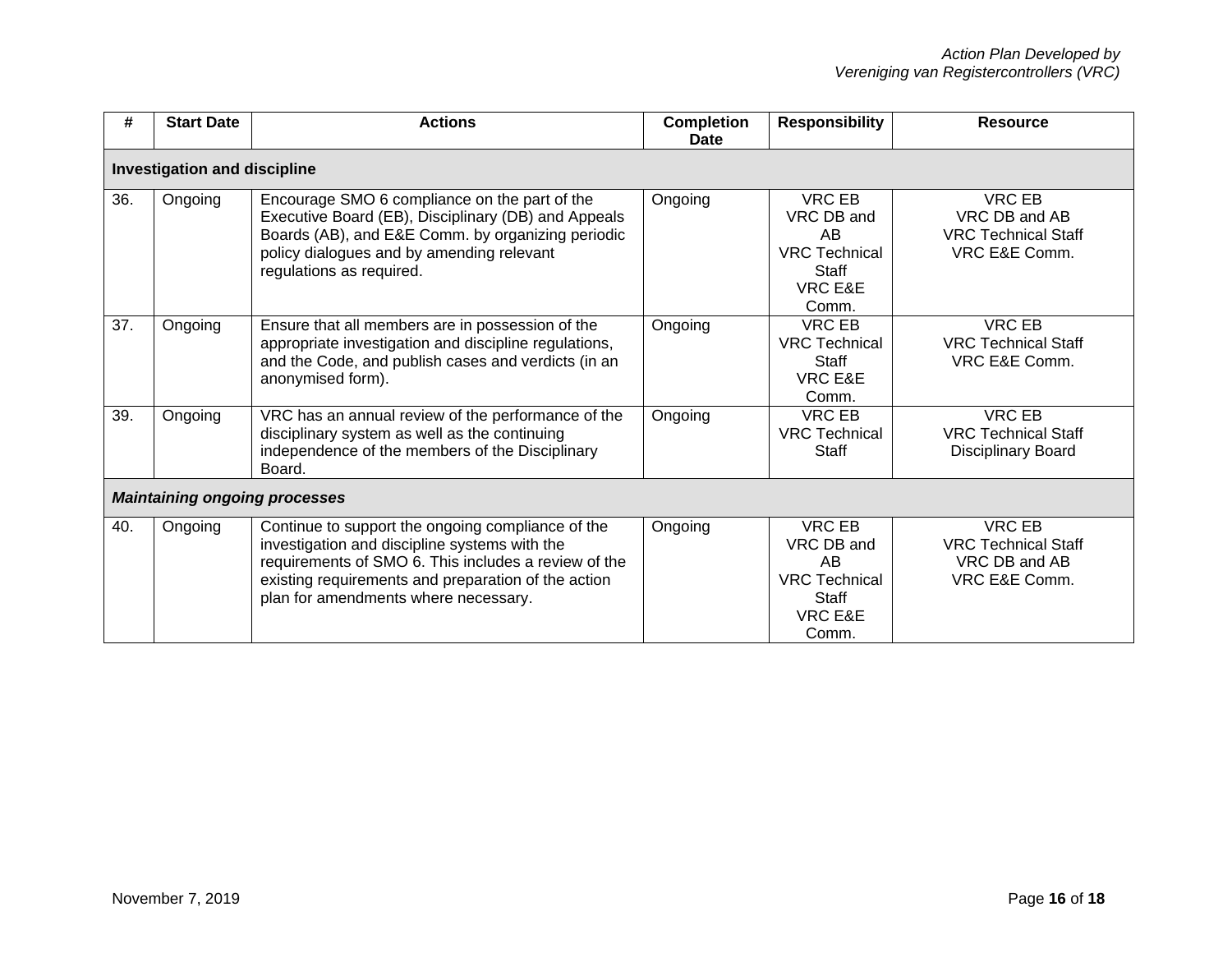|  | <b>Action Plan Subject:</b>   |
|--|-------------------------------|
|  | <b>Action Plan Objective:</b> |

**Action Plan Subject:** SMO 7 - International Financial Reporting Standards **Action Plan Objective:** *Best endeavours to promote IFRS* 

| #   | <b>Start Date</b>                                      | <b>Actions</b>                                                                                                                                                                                                                                                                                                                                                                                                                                                                                                                                                                                                                                                                                                                                                                                                                                                                                                                                                                         | <b>Completion</b><br><b>Date</b>       | <b>Responsibility</b>                          | <b>Resource</b>                                                                                                   |  |
|-----|--------------------------------------------------------|----------------------------------------------------------------------------------------------------------------------------------------------------------------------------------------------------------------------------------------------------------------------------------------------------------------------------------------------------------------------------------------------------------------------------------------------------------------------------------------------------------------------------------------------------------------------------------------------------------------------------------------------------------------------------------------------------------------------------------------------------------------------------------------------------------------------------------------------------------------------------------------------------------------------------------------------------------------------------------------|----------------------------------------|------------------------------------------------|-------------------------------------------------------------------------------------------------------------------|--|
|     | <b>Background</b><br>Listed entities have to use IFRS. | As a member state of the European Union, the Netherlands is subject to the IAS Regulation adopted by the European Union. The EU IAS<br>Regulation requires application of IFRS for the consolidated financial statements of European companies whose securities trade in a regulated<br>market. The EU IAS Regulation gives member states the option to require or permit IFRS in separate company financial statements (statutory<br>accounts) and/or in the financial statements of companies whose securities do not trade on a regulated securities market.<br>The Dutch Accounting Standards Board (DASB) has developed two levels of standards for companies whose securities are not publicly traded:<br>Small Entities and Medium sized and Large Entities. The last must choose between (a) Dutch Accounting Standards (DAS) for medium-sized and<br>large entities and (b) IFRS adopted by the EU combined with a part of the DAS for medium sized and large legal entities. |                                        |                                                |                                                                                                                   |  |
|     | members' job.                                          | The VRC is not responsible for accounting and reporting standards in the Netherlands. Best endeavours are directed towards encouraging the<br>adoption of the IFRS in the Netherlands by promoting them amongst all of our members. Financial reporting represents an important part of our                                                                                                                                                                                                                                                                                                                                                                                                                                                                                                                                                                                                                                                                                            |                                        |                                                |                                                                                                                   |  |
|     |                                                        | VRC considers to develop and implement a distinctive page on the VRC website giving access to relevant international information regarding IFRS,<br>FEE, IGC, and IFAC. Relevant Exposure Drafts and reactions can be part of this page. See Action Plan 5.<br>IFRS is part of all EMFC programmes of study. IFRS is available in several CPD-courses (see: https://www.nbavrc.nl/alle-cursussen/).<br>You are referred to the NBA action plan. The NBA claims that it is not responsible for accounting and reporting standards in the private sector.                                                                                                                                                                                                                                                                                                                                                                                                                                |                                        |                                                |                                                                                                                   |  |
|     |                                                        | You are referred to NBA Compliance, Part 2, SMO7, for more information about SMO 7.                                                                                                                                                                                                                                                                                                                                                                                                                                                                                                                                                                                                                                                                                                                                                                                                                                                                                                    |                                        |                                                |                                                                                                                   |  |
|     | <b>Promotion</b>                                       |                                                                                                                                                                                                                                                                                                                                                                                                                                                                                                                                                                                                                                                                                                                                                                                                                                                                                                                                                                                        |                                        |                                                |                                                                                                                   |  |
| 41. | Ongoing                                                | Inform those VRC members attending CPD courses<br>about IFRS items.                                                                                                                                                                                                                                                                                                                                                                                                                                                                                                                                                                                                                                                                                                                                                                                                                                                                                                                    | Ongoing                                | <b>VRC EB</b><br><b>VRC Technical</b><br>Staff | <b>VRC EB</b><br><b>VRC Technical Staff,</b><br>NBA-VRC Staff,<br><b>NBA-VRC Educational</b><br>Programme Council |  |
| 42. | 2014                                                   | Provide access to IFRS and guidelines through<br>several websites (for instance the Global Knowledge<br>Gateway) by providing links on the VRC-website and                                                                                                                                                                                                                                                                                                                                                                                                                                                                                                                                                                                                                                                                                                                                                                                                                             | Website: done.<br>Articles,<br>ongoing | <b>VRC EB</b><br><b>VRC Technical</b><br>Staff | <b>VRC EB</b><br><b>VRC Technical Staff</b>                                                                       |  |

## *Maintaining ongoing processes*

topical articles in our Magazine.